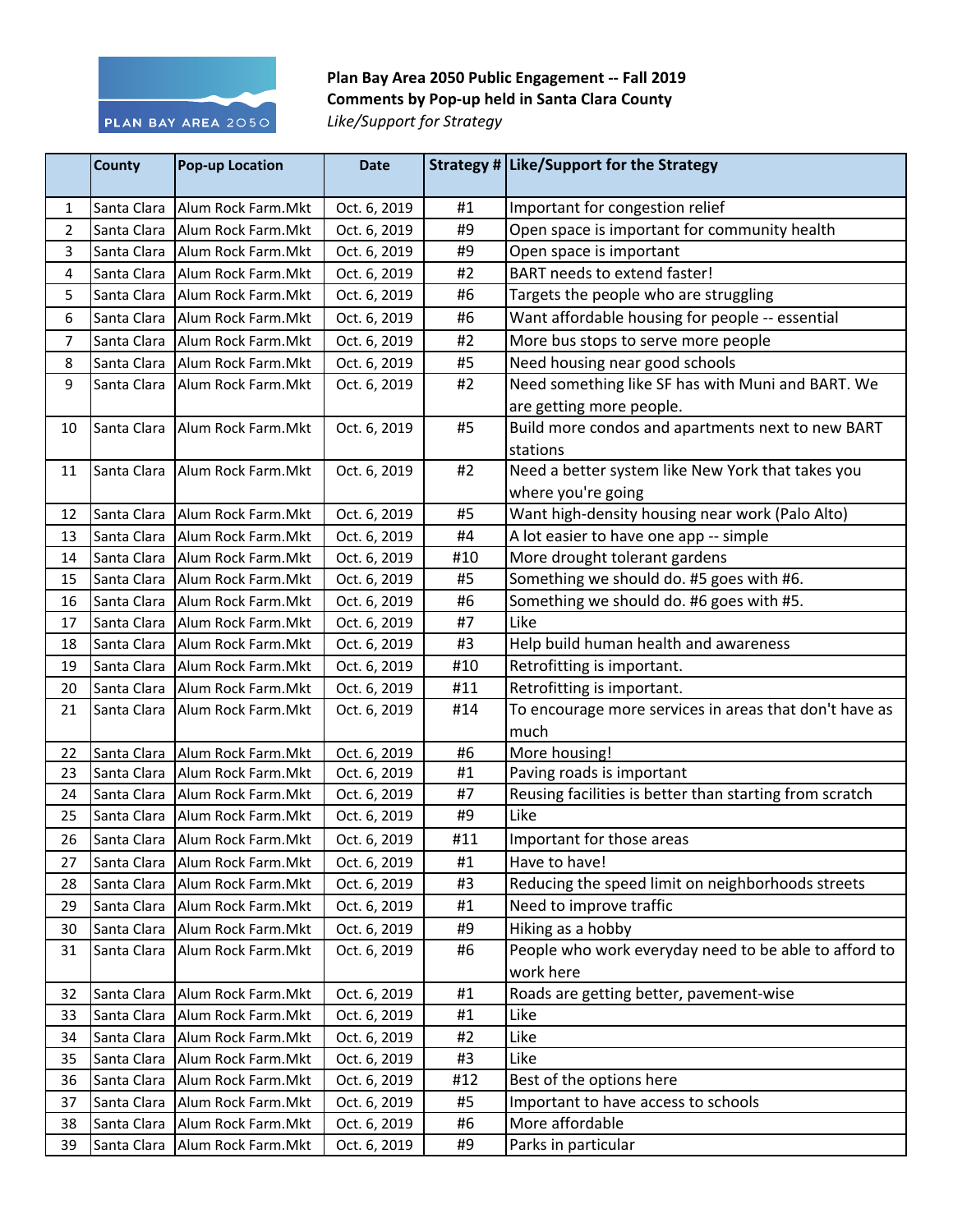|    | <b>County</b> | <b>Pop-up Location</b>            | <b>Date</b>  |     | Strategy # Like/Support for the Strategy                    |
|----|---------------|-----------------------------------|--------------|-----|-------------------------------------------------------------|
| 40 | Santa Clara   | Alum Rock Farm. Mkt               | Oct. 6, 2019 | #8  | Anything to increase affordability                          |
| 41 | Santa Clara   | Alum Rock Farm.Mkt                | Oct. 6, 2019 | #9  | Have to protect ourselves, our infrastructure from          |
|    |               |                                   |              |     | climate change                                              |
| 42 | Santa Clara   | Alum Rock Farm.Mkt                | Oct. 6, 2019 | #10 | Have to protect ourselves, our infrastructure from          |
|    |               |                                   |              |     | climate change                                              |
| 43 | Santa Clara   | Alum Rock Farm.Mkt                | Oct. 6, 2019 | #11 | Have to protect ourselves, our infrastructure from          |
|    |               |                                   |              |     | climate change                                              |
| 44 | Santa Clara   | Alum Rock Farm.Mkt                | Oct. 6, 2019 | #2  | Modernize to include shuttles in public transport           |
| 45 | Santa Clara   | Alum Rock Farm.Mkt                | Oct. 6, 2019 | #6  | Need affordable housing near good schools                   |
| 46 |               | Santa Clara   Alum Rock Farm. Mkt | Oct. 6, 2019 | #10 | Earthquake and fire safety is important!                    |
| 47 | Santa Clara   | Alum Rock Farm.Mkt                | Oct. 6, 2019 | #2  | All important                                               |
| 48 | Santa Clara   | Alum Rock Farm.Mkt                | Oct. 6, 2019 | #4  | All important                                               |
| 49 | Santa Clara   | Alum Rock Farm.Mkt                | Oct. 6, 2019 | #7  | Good idea but include some shops                            |
| 50 | Santa Clara   | Alum Rock Farm.Mkt                | Oct. 6, 2019 | #2  | Needs to be more accessible; more frequent                  |
| 51 | Santa Clara   | Alum Rock Farm.Mkt                | Oct. 6, 2019 | #3  | City should keep adding lanes                               |
| 52 | Santa Clara   | Alum Rock Farm.Mkt                | Oct. 6, 2019 | #4  | It's 2019!                                                  |
| 53 | Santa Clara   | Alum Rock Farm.Mkt                | Oct. 6, 2019 | #5  | We need more housing                                        |
| 54 | Santa Clara   | Alum Rock Farm.Mkt                | Oct. 6, 2019 | #10 | Make them more green                                        |
| 55 | Santa Clara   | Alum Rock Farm.Mkt                | Oct. 6, 2019 | #3  | There are lots of negative interactions between bikers      |
|    |               |                                   |              |     | and drivers. Need more protected lanes and public           |
|    |               |                                   |              |     | awareness campaigns!                                        |
| 56 | Santa Clara   | Alum Rock Farm.Mkt                | Oct. 6, 2019 | #5  | New housing should go with transit stations                 |
| 57 | Santa Clara   | Alum Rock Farm.Mkt                | Oct. 6, 2019 | #2  | We need to look at Chicago and New York as a vision for     |
|    |               |                                   |              |     | transit                                                     |
| 58 | Santa Clara   | Alum Rock Farm.Mkt                | Oct. 6, 2019 | #6  | Threshold for "low income" is too low. Housing is too       |
|    |               |                                   |              |     | tight for too many                                          |
| 59 | Santa Clara   | Alum Rock Farm.Mkt                | Oct. 6, 2019 | #4  | For public transit, let's get rid of cash and paper tickets |
| 60 | Santa Clara   | Alum Rock Farm.Mkt                | Oct. 6, 2019 | #2  | Like                                                        |
| 61 | Santa Clara   | Alum Rock Farm.Mkt                | Oct. 6, 2019 | #2  | Like                                                        |
| 62 | Santa Clara   | Alum Rock Farm.Mkt                | Oct. 6, 2019 | #5  | Yes!                                                        |
| 63 | Santa Clara   | Alum Rock Farm.Mkt                | Oct. 6, 2019 | #13 | Want jobs closer to existing housing                        |
| 64 | Santa Clara   | Alum Rock Farm.Mkt                | Oct. 6, 2019 | #3  | Biking improves health and this encourages biking           |
| 65 | Santa Clara   | Alum Rock Farm.Mkt                | Oct. 6, 2019 | #7  | Like                                                        |
| 66 | Santa Clara   | Alum Rock Farm.Mkt                | Oct. 6, 2019 | #7  | Bring nature in -- parks create community                   |
| 67 | Santa Clara   | Alum Rock Farm.Mkt                | Oct. 6, 2019 | #9  | Like Europe, keep density in cities high                    |
| 68 | Santa Clara   | Alum Rock Farm.Mkt                | Oct. 6, 2019 | #5  | Like                                                        |
| 69 | Santa Clara   | Alum Rock Farm.Mkt                | Oct. 6, 2019 | #2  | Need better options without a car; needs to be cheaper;     |
|    |               |                                   |              |     | solve other issues like housing                             |
| 70 | Santa Clara   | Alum Rock Farm.Mkt                | Oct. 6, 2019 | #10 | Maximize our water, minimize our energy                     |
| 71 | Santa Clara   | Alum Rock Farm.Mkt                | Oct. 6, 2019 | #6  | Need more affordable housing                                |
| 72 | Santa Clara   | Alum Rock Farm.Mkt                | Oct. 6, 2019 | #10 | Earthquake and fire safety!                                 |
| 73 | Santa Clara   | Alum Rock Farm.Mkt                | Oct. 6, 2019 | #9  | Important to keep open space                                |
| 74 | Santa Clara   | Alum Rock Farm.Mkt                | Oct. 6, 2019 | #10 | Save water and energy                                       |
| 75 | Santa Clara   | Alum Rock Farm.Mkt                | Oct. 6, 2019 | #14 | Helping people with their economic condition with           |
|    |               |                                   |              |     | training                                                    |
| 76 | Santa Clara   | Alum Rock Farm.Mkt                | Oct. 6, 2019 | #12 | Improve employment for mothers                              |
| 77 | Santa Clara   | Alum Rock Farm.Mkt                | Oct. 6, 2019 | #1  | It's a given; we have to do it.                             |
| 78 | Santa Clara   | Alum Rock Farm.Mkt                | Oct. 6, 2019 | #12 | Maybe expand it to higher income bracket                    |
| 79 | Santa Clara   | Alum Rock Farm.Mkt                | Oct. 6, 2019 | #11 | Need strategies to help sea level rise                      |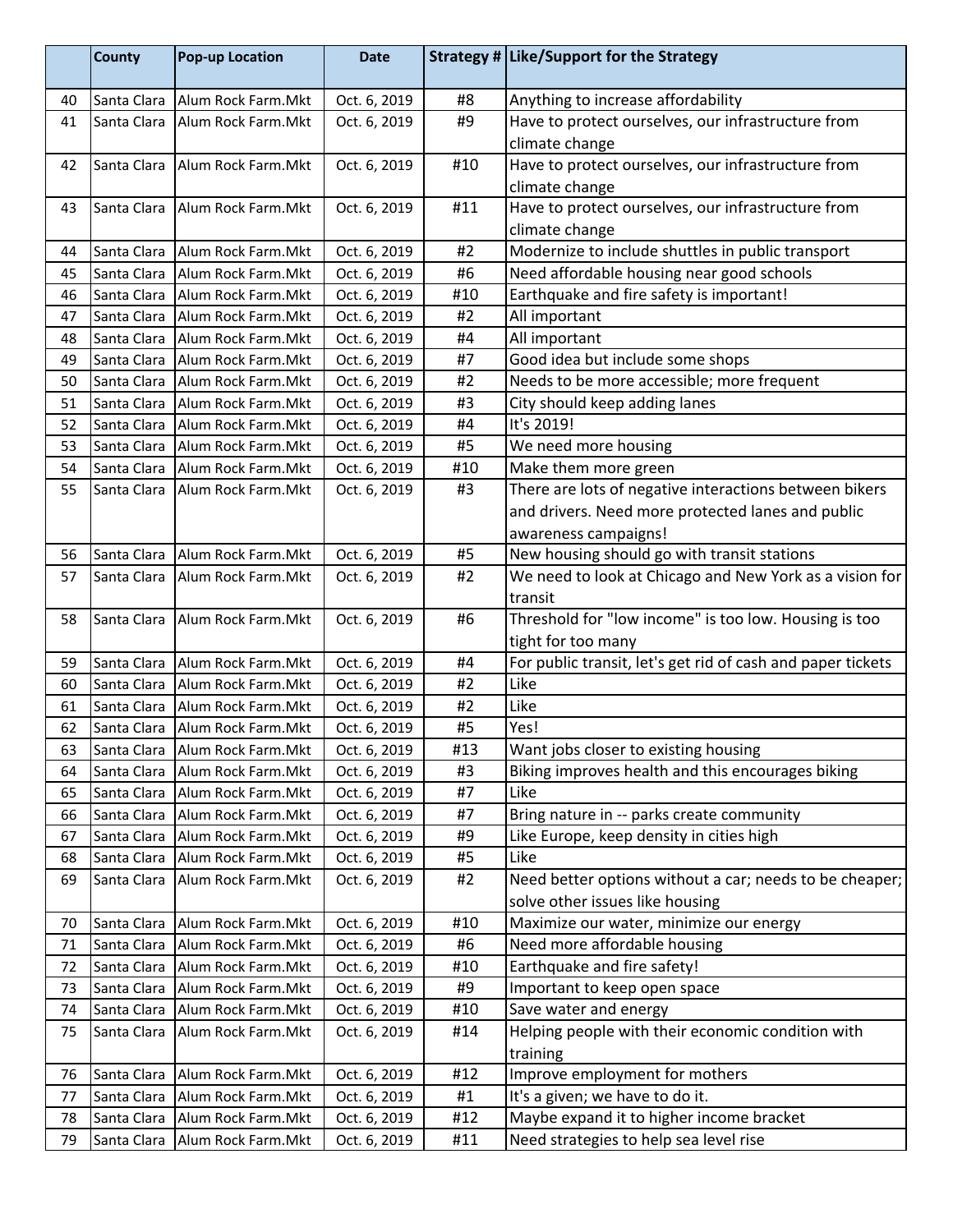|     | <b>County</b> | <b>Pop-up Location</b> | <b>Date</b>   |     | Strategy # Like/Support for the Strategy                     |
|-----|---------------|------------------------|---------------|-----|--------------------------------------------------------------|
| 80  | Santa Clara   | Alum Rock Farm.Mkt     | Oct. 6, 2019  | #8  | Make it easier, but only if more affordable                  |
| 81  | Santa Clara   | Alum Rock Farm.Mkt     | Oct. 6, 2019  | #5  | Like                                                         |
| 82  | Santa Clara   | Alum Rock Farm.Mkt     | Oct. 6, 2019  | #12 | Childcare costs                                              |
| 83  | Santa Clara   | Alum Rock Farm.Mkt     | Oct. 6, 2019  | #2  | If I'm going to give up my car I need a good, viable         |
|     |               |                        |               |     | option.                                                      |
| 84  | Santa Clara   | Alum Rock Farm.Mkt     | Oct. 6, 2019  | #2  | Increase public transport                                    |
| 85  | Santa Clara   | Diwali Fest./Cupertino | Oct. 12, 2019 | #9  | Environment - protect farmland!                              |
| 86  | Santa Clara   | Diwali Fest./Cupertino | Oct. 12, 2019 | #2  | Improved user experience for public transportation -         |
|     |               |                        |               |     | faster/seamless                                              |
| 87  | Santa Clara   | Diwali Fest./Cupertino | Oct. 12, 2019 | #10 | Water & energy - conservation is important                   |
| 88  | Santa Clara   | Diwali Fest./Cupertino | Oct. 12, 2019 | #6  | More affordable housing!                                     |
| 89  | Santa Clara   | Diwali Fest./Cupertino | Oct. 12, 2019 | #6  | We need more working people in South Bay                     |
| 90  | Santa Clara   | Diwali Fest./Cupertino | Oct. 12, 2019 | #4  | For ease of transport with [rebates]                         |
| 91  | Santa Clara   | Diwali Fest./Cupertino | Oct. 12, 2019 | #1  | So important                                                 |
| 92  | Santa Clara   | Diwali Fest./Cupertino | Oct. 12, 2019 | #3  | Prioritize dedicated bike infrastructure lights, lanes, etc. |
| 93  | Santa Clara   | Diwali Fest./Cupertino | Oct. 12, 2019 | #2  | Add-on for environmental strategies - will take public       |
|     |               |                        |               |     | transport more                                               |
| 94  | Santa Clara   | Diwali Fest./Cupertino | Oct. 12, 2019 | #6  | Not affordable here!                                         |
| 95  | Santa Clara   | Diwali Fest./Cupertino | Oct. 12, 2019 | #6  | Especially for teachers, fire fighters and police            |
| 96  | Santa Clara   | Diwali Fest./Cupertino | Oct. 12, 2019 | #6  | Like it. So the average family can also live here            |
| 97  | Santa Clara   | Diwali Fest./Cupertino | Oct. 12, 2019 | #2  | Need to improve public transport for climate change          |
| 98  | Santa Clara   | Diwali Fest./Cupertino | Oct. 12, 2019 | #2  | Public transportation in Sough Bay could be better to        |
|     |               |                        |               |     | reduce driving                                               |
| 99  | Santa Clara   | Diwali Fest./Cupertino | Oct. 12, 2019 | #3  | Good for health - active transport. Reduce emissions         |
| 100 | Santa Clara   | Diwali Fest./Cupertino | Oct. 12, 2019 | #4  | Good for health - active transport. Reduce emissions         |
| 101 | Santa Clara   | Diwali Fest./Cupertino | Oct. 12, 2019 | #9  | Important to keep public space/open space                    |
| 102 | Santa Clara   | Diwali Fest./Cupertino | Oct. 12, 2019 | #4  | Transportation strategy is a very good idea                  |
| 103 | Santa Clara   | Diwali Fest./Cupertino | Oct. 12, 2019 | #3  | This strategy might increase traffic                         |
| 104 | Santa Clara   | Diwali Fest./Cupertino | Oct. 12, 2019 | #6  | Yes to affordable housing, like                              |
| 105 | Santa Clara   | Diwali Fest./Cupertino | Oct. 12, 2019 | #2  | To get fewer cars on road ride the bus!                      |
| 106 | Santa Clara   | Diwali Fest./Cupertino | Oct. 12, 2019 | #4  | This strategy could work but need fare integration           |
| 107 | Santa Clara   | Diwali Fest./Cupertino | Oct. 12, 2019 | #6  | My children can't afford to stay in the Bay Area             |
| 108 | Santa Clara   | Diwali Fest./Cupertino | Oct. 12, 2019 | #9  | Maintain access to open space via bike ped                   |
|     |               |                        |               |     | infrastructure                                               |
| 109 | Santa Clara   | Diwali Fest./Cupertino | Oct. 12, 2019 | #1  | Needed                                                       |
| 110 | Santa Clara   | Diwali Fest./Cupertino | Oct. 12, 2019 | #2  | Needed                                                       |
| 111 | Santa Clara   | Diwali Fest./Cupertino | Oct. 12, 2019 | #3  | Needed                                                       |
| 112 | Santa Clara   | Diwali Fest./Cupertino | Oct. 12, 2019 | #4  | Needed                                                       |
| 113 | Santa Clara   | Diwali Fest./Cupertino | Oct. 12, 2019 | #6  | Affordable housing is necessary                              |
| 114 | Santa Clara   | Diwali Fest./Cupertino | Oct. 12, 2019 | #2  | Electric buses in transportation                             |
| 115 | Santa Clara   | Diwali Fest./Cupertino | Oct. 12, 2019 | #3  | Increase cycling dedicated infrastructure                    |
| 116 | Santa Clara   | Diwali Fest./Cupertino | Oct. 12, 2019 | #9  | We are missing open space in South Bay                       |
| 117 | Santa Clara   | Diwali Fest./Cupertino | Oct. 12, 2019 | #2  | VTA was lackluster compared to Muni - South Bay is           |
|     |               |                        |               |     | doing catch up; public transport is important                |
| 118 | Santa Clara   | Diwali Fest./Cupertino | Oct. 12, 2019 | #3  | Increase biking and walking                                  |
| 119 | Santa Clara   | Diwali Fest./Cupertino | Oct. 12, 2019 | #3  | Increase incentives to bike to work via employers            |
| 120 | Santa Clara   | Diwali Fest./Cupertino | Oct. 12, 2019 | #5  | Important for kids to have access to good schools, no        |
|     |               |                        |               |     | matter income                                                |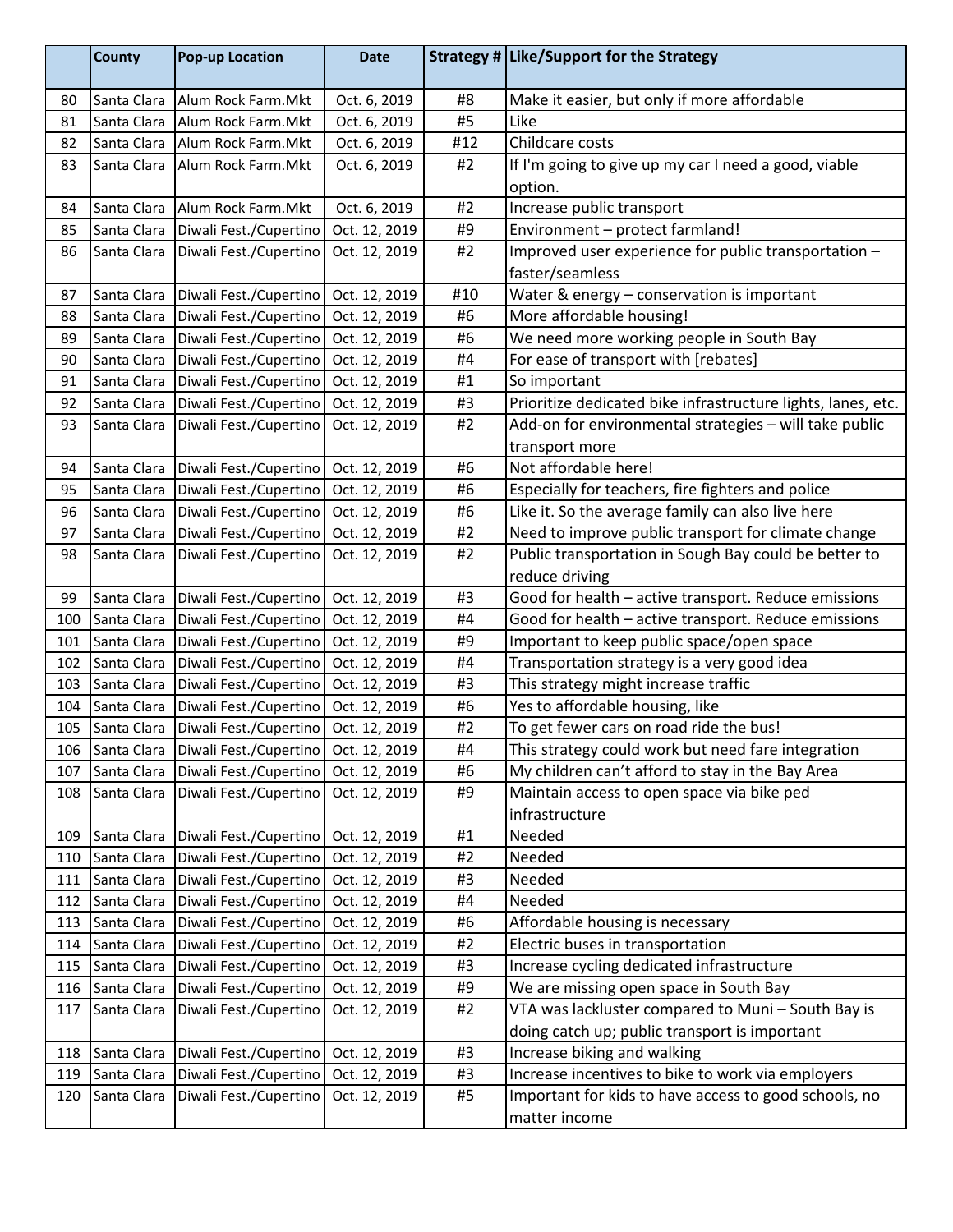|     | <b>County</b> | <b>Pop-up Location</b> | <b>Date</b>   |     | Strategy # Like/Support for the Strategy                               |
|-----|---------------|------------------------|---------------|-----|------------------------------------------------------------------------|
| 121 | Santa Clara   | Diwali Fest./Cupertino | Oct. 12, 2019 | #6  | Important for kids to have access to good schools, no<br>matter income |
| 122 | Santa Clara   | Diwali Fest./Cupertino | Oct. 12, 2019 | #6  | Big gap between working families vs. high income                       |
|     |               |                        |               |     | families. Make the Bay Area more affordable for all                    |
| 123 | Santa Clara   | Diwali Fest./Cupertino | Oct. 12, 2019 | #9  | Make food access a priority                                            |
| 124 | Santa Clara   | Diwali Fest./Cupertino | Oct. 12, 2019 | #10 | Energy use reduction is important                                      |
| 125 | Santa Clara   | Diwali Fest./Cupertino | Oct. 12, 2019 | #9  | We need to protect farms and open space                                |
| 126 | Santa Clara   | Diwali Fest./Cupertino | Oct. 12, 2019 | #3  | Bike/ped dedicated infrastructure connecting directly to               |
|     |               |                        |               |     | transit                                                                |
| 127 | Santa Clara   | Diwali Fest./Cupertino | Oct. 12, 2019 | #9  | Preserve open space for emergency response                             |
| 128 | Santa Clara   | Diwali Fest./Cupertino | Oct. 12, 2019 | #11 | Preserve open space for emergency response                             |
| 129 | Santa Clara   | Diwali Fest./Cupertino | Oct. 12, 2019 | #6  | TOD expensive in Cupertino                                             |
| 130 | Santa Clara   | Diwali Fest./Cupertino | Oct. 12, 2019 | #6  | More affordable housing!                                               |
| 131 | Santa Clara   | Diwali Fest./Cupertino | Oct. 12, 2019 | #7  | Make community for stations                                            |
| 132 | Santa Clara   | Diwali Fest./Cupertino | Oct. 12, 2019 | #3  | A lot of traffic - more bicycling will help                            |
| 133 | Santa Clara   | Diwali Fest./Cupertino | Oct. 12, 2019 | #4  | Like to scoop; it's easy to get around                                 |
| 134 | Santa Clara   | Diwali Fest./Cupertino | Oct. 12, 2019 | #2  | Increasing public transport not only reduces road                      |
|     |               |                        |               |     | congestion but helps in reducing carbon foot prints                    |
| 135 | Santa Clara   | Diwali Fest./Cupertino | Oct. 12, 2019 | #12 | Important -- childcare is costly                                       |
| 136 | Santa Clara   | Diwali Fest./Cupertino | Oct. 12, 2019 | #10 | So we don't end up in a desert                                         |
| 137 | Santa Clara   | Diwali Fest./Cupertino | Oct. 12, 2019 | #14 | Helps lower income people                                              |
| 138 | Santa Clara   | Diwali Fest./Cupertino | Oct. 12, 2019 | #5  | Destinations near housing; especially greater equity                   |
|     |               |                        |               |     | concerns                                                               |
| 139 | Santa Clara   | Diwali Fest./Cupertino | Oct. 12, 2019 | #3  | Dedicated bike/ped infrastructure across jurisdictional                |
|     |               |                        |               |     | boundaries. Regionally integrated                                      |
| 140 | Santa Clara   | Diwali Fest./Cupertino | Oct. 12, 2019 | #2  | Make the public transit system more accessible, clean,                 |
|     |               |                        |               |     | faster, efficient                                                      |
| 141 | Santa Clara   | Diwali Fest./Cupertino | Oct. 12, 2019 | #2  | Would love to not have to drive - like Europe                          |
| 142 | Santa Clara   | Diwali Fest./Cupertino | Oct. 12, 2019 | #2  | Better bus service!                                                    |
| 143 | Santa Clara   | Diwali Fest./Cupertino | Oct. 12, 2019 | #1  | Could improve maintenance                                              |
| 144 | Santa Clara   | Diwali Fest./Cupertino | Oct. 12, 2019 | #6  | Make it more affordable for farmers to say near Bay                    |
|     |               |                        |               |     | Area                                                                   |
| 145 | Santa Clara   | Diwali Fest./Cupertino | Oct. 12, 2019 | #3  | Make transportation safer for all kids                                 |
| 146 | Santa Clara   | Diwali Fest./Cupertino | Oct. 12, 2019 | #12 | Useful for families                                                    |
| 147 | Santa Clara   | Diwali Fest./Cupertino | Oct. 12, 2019 | #13 | Useful for families                                                    |
| 148 | Santa Clara   | Diwali Fest./Cupertino | Oct. 12, 2019 | #14 | Useful for families, especially #14 for increasing job                 |
|     |               |                        |               |     | opportunities                                                          |
| 149 | Santa Clara   | Diwali Fest./Cupertino | Oct. 12, 2019 | #7  | Old shopping malls - communities attract people                        |
| 150 | Santa Clara   | Diwali Fest./Cupertino | Oct. 12, 2019 | #4  | Great to pay for transport in one place                                |
| 151 | Santa Clara   | Diwali Fest./Cupertino | Oct. 12, 2019 | #7  | Vallco Mall for seniors!                                               |
| 152 | Santa Clara   | Diwali Fest./Cupertino | Oct. 12, 2019 | #1  | More money for transit systems; more and faster bus                    |
|     |               |                        |               |     | systems; less priority on roads                                        |
| 153 | Santa Clara   | Diwali Fest./Cupertino | Oct. 12, 2019 | #3  | Good bike lanes!                                                       |
| 154 | Santa Clara   | Diwali Fest./Cupertino | Oct. 12, 2019 | #10 | Water usage cold be more efficient                                     |
| 155 | Santa Clara   | Diwali Fest./Cupertino | Oct. 12, 2019 | #13 | Like it! Make it easier for teachers to live close to jobs             |
| 156 | Santa Clara   | Diwali Fest./Cupertino | Oct. 12, 2019 | #6  | Affordable housing                                                     |
| 157 | Santa Clara   | Diwali Fest./Cupertino | Oct. 12, 2019 | #2  | Bus system is not like New York or D.C. - need it to be                |
|     |               |                        |               |     | better                                                                 |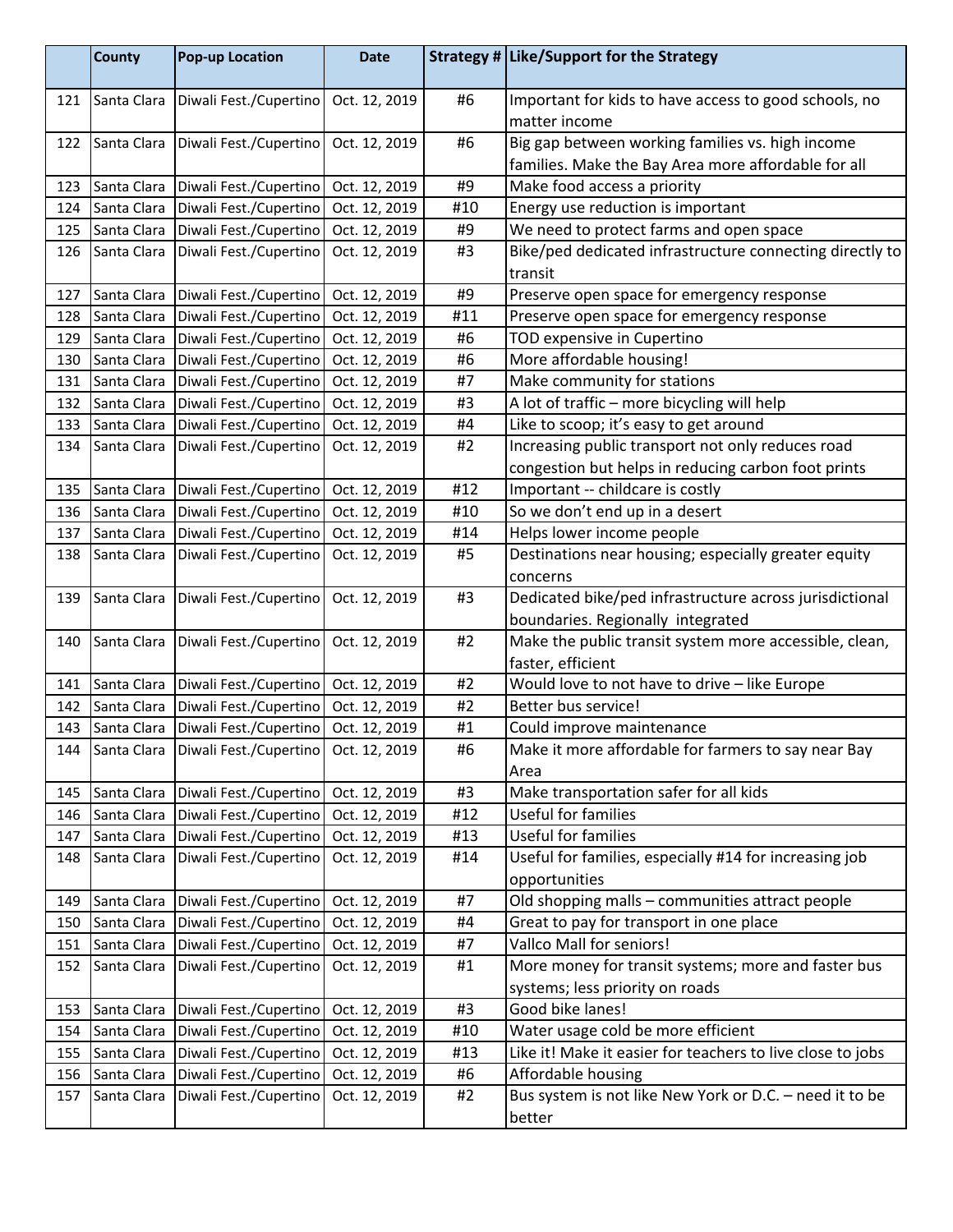|     | <b>County</b> | <b>Pop-up Location</b>          | <b>Date</b>   |     | Strategy # Like/Support for the Strategy                   |
|-----|---------------|---------------------------------|---------------|-----|------------------------------------------------------------|
| 158 | Santa Clara   | Diwali Fest./Cupertino          | Oct. 12, 2019 | #3  | It's achievable in short run. Junipero Serra - make a bike |
|     |               |                                 |               |     | trail for commutes; convert maintenance roads to trails    |
| 159 | Santa Clara   | Diwali Fest./Cupertino          | Oct. 12, 2019 | #9  | Farms and open land maintenance                            |
| 160 | Santa Clara   | Diwali Fest./Cupertino          | Oct. 12, 2019 | #6  | Investment in more affordable housing                      |
| 161 | Santa Clara   | Diwali Fest./Cupertino          | Oct. 12, 2019 | #10 | Like                                                       |
| 162 | Santa Clara   | Diwali Fest./Cupertino          | Oct. 12, 2019 | #13 | Good idea - employers should pay for housing               |
| 163 | Santa Clara   | Diwali Fest./Cupertino          | Oct. 12, 2019 | #3  | Retractable bollards for school hours                      |
| 164 | Santa Clara   | Diwali Fest./Cupertino          | Oct. 12, 2019 | #5  | Reduces commute time. Good school for kids                 |
| 165 | Santa Clara   | Diwali Fest./Cupertino          | Oct. 12, 2019 | #6  | Reduces commute time. Good school for kids                 |
| 166 | Santa Clara   | Diwali Fest./Cupertino          | Oct. 12, 2019 | #7  | Reduces commute time. Good school for kids                 |
| 167 | Santa Clara   | Diwali Fest./Cupertino          | Oct. 12, 2019 | #2  | Better carpooling on buses to improve traffic              |
| 168 | Santa Clara   | Diwali Fest./Cupertino          | Oct. 12, 2019 | #6  | Need more affordable housing                               |
| 169 | Santa Clara   | Diwali Fest./Cupertino          | Oct. 12, 2019 | #9  | Important                                                  |
| 170 | Santa Clara   | Diwali Fest./Cupertino          | Oct. 12, 2019 | #2  | More expansive bus network that services community         |
|     |               |                                 |               |     | resources vs. job centers                                  |
| 171 | Santa Clara   | Diwali Fest./Cupertino          | Oct. 12, 2019 | #2  | <b>Electrification for transit</b>                         |
| 172 | Santa Clara   | Diwali Fest./Cupertino          | Oct. 12, 2019 | #3  | Integrate Clipper bike into locker system. More bike link  |
|     |               |                                 |               |     | at transit hubs                                            |
| 173 | Santa Clara   | Diwali Fest./Cupertino          | Oct. 12, 2019 | #2  | In Santa Clara County, more buses going more places        |
|     |               |                                 |               |     | longer hours; and buses serving schools                    |
| 174 | Santa Clara   | Sacred Heart/S.Jose             | Oct. 22, 2019 | #6  | First define "affordable." Working families are barely     |
|     |               |                                 |               |     | making it                                                  |
| 175 | Santa Clara   | Sacred Heart/S.Jose             | Oct. 22, 2019 | #2  | Traffic and cost of gas are problems                       |
| 176 | Santa Clara   | Sacred Heart/S.Jose             | Oct. 22, 2019 | #3  | Support; is a cyclist                                      |
| 177 | Santa Clara   | Sacred Heart/S.Jose             | Oct. 22, 2019 | #14 | Small businesses are important                             |
| 178 | Santa Clara   | Sacred Heart/S.Jose             | Oct. 22, 2019 | #2  | Wish BART were in San Jose already                         |
| 179 | Santa Clara   | Sacred Heart/S.Jose             | Oct. 22, 2019 | #5  | Me gusta porque van haber mas viviendas accesibles /I      |
|     |               |                                 |               |     | like this one because there will be more accessible        |
|     |               |                                 |               |     | housing                                                    |
| 180 |               | Santa Clara Sacred Heart/S.Jose | Oct. 22, 2019 | #14 | It is good for new business and for families               |
|     |               |                                 |               |     | (grandchildren)                                            |
| 181 | Santa Clara   | Sacred Heart/S.Jose             | Oct. 22, 2019 | #13 | It is hard for the families (family time)                  |
| 182 | Santa Clara   | Sacred Heart/S.Jose             | Oct. 22, 2019 | #5  | Sometimes people can't afford cars so being near public    |
|     |               |                                 |               |     | transit is helpful                                         |
| 183 | Santa Clara   | Sacred Heart/S.Jose             | Oct. 22, 2019 | #4  | Would be helpful for a lot of people                       |
| 184 | Santa Clara   | Sacred Heart/S.Jose             | Oct. 22, 2019 | #1  | They are in bad shape - maintain the roads                 |
| 185 | Santa Clara   | Sacred Heart/S.Jose             | Oct. 22, 2019 | #6  | I like this because it is for working people               |
| 186 | Santa Clara   | Sacred Heart/S.Jose             | Oct. 22, 2019 | #6  | Will help families stay in the Bay Area                    |
| 187 | Santa Clara   | Sacred Heart/S.Jose             | Oct. 22, 2019 | #3  | Mas personas que andan a pie o por transporte publico      |
|     |               |                                 |               |     | /More people are on foot or using public transit           |
| 188 | Santa Clara   | Sacred Heart/S.Jose             | Oct. 22, 2019 | #1  | We need better; the roads are horrible                     |
| 189 | Santa Clara   | Sacred Heart/S.Jose             | Oct. 22, 2019 | #6  | Everyone should be able to live in an affordable home      |
| 190 | Santa Clara   | Sacred Heart/S.Jose             | Oct. 22, 2019 | #7  | Duermo en la sala y no se duerme bien. Necesitamos         |
|     |               |                                 |               |     | mas viviendas./ I sleep in the living room and do not      |
|     |               |                                 |               |     | sleep well. We need more housing.                          |
| 191 | Santa Clara   | Sacred Heart/S.Jose             | Oct. 22, 2019 | #10 | Muchos incendios / Many fires                              |
| 192 | Santa Clara   | Sacred Heart/S.Jose             | Oct. 22, 2019 | #12 | It is so expensive for families                            |
| 193 | Santa Clara   | Sacred Heart/S.Jose             | Oct. 22, 2019 | #12 | Childcare is really expensive                              |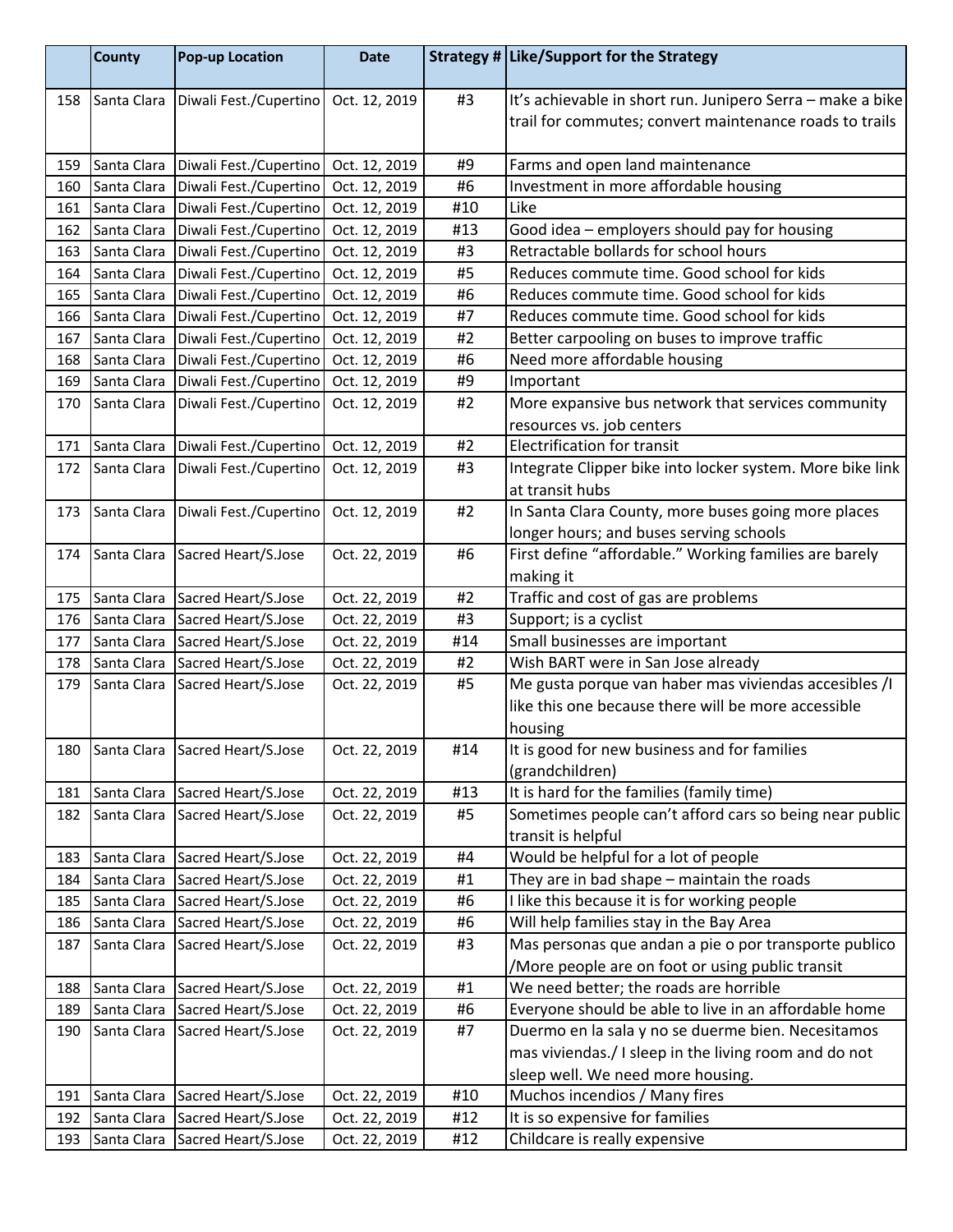|     | <b>County</b> | <b>Pop-up Location</b> | <b>Date</b>   |     | Strategy # Like/Support for the Strategy                |
|-----|---------------|------------------------|---------------|-----|---------------------------------------------------------|
| 194 | Santa Clara   | Sacred Heart/S.Jose    | Oct. 22, 2019 | #13 | Debeian haber mas trabajos en la ciudad que uno vive /  |
|     |               |                        |               |     | There should be more jobs in the city that one lives in |
| 195 | Santa Clara   | Sacred Heart/S.Jose    | Oct. 22, 2019 | #10 | El ahorro de agua y energia es bueno / Saving water and |
|     |               |                        |               |     | energy is good                                          |
| 196 | Santa Clara   | Sacred Heart/S.Jose    | Oct. 22, 2019 | #7  | Yes to using shopping centers, and state government     |
|     |               |                        |               |     | buildings for housing                                   |
| 197 | Santa Clara   | Sacred Heart/S.Jose    | Oct. 22, 2019 | #7  | We need more housing                                    |
| 198 | Santa Clara   | Sacred Heart/S.Jose    | Oct. 22, 2019 | #10 | Knows someone who lost their home to a wildfire         |
| 199 | Santa Clara   | Sacred Heart/S.Jose    | Oct. 22, 2019 | #2  | Public transit is very important and needs to be        |
|     |               |                        |               |     | convenient; needs more coverage (expand transit         |
|     |               |                        |               |     | services)                                               |
| 200 | Santa Clara   | Sacred Heart/S.Jose    | Oct. 22, 2019 | #6  | Need housing for the homeless                           |
| 201 | Santa Clara   | Sacred Heart/S.Jose    | Oct. 22, 2019 | #2  | Likes - we need more buses; and adjust for passenger    |
|     |               |                        |               |     | usage                                                   |
| 202 | Santa Clara   | Sacred Heart/S.Jose    | Oct. 22, 2019 | #3  | Need to educate cyclists and scooter users on how to    |
|     |               |                        |               |     | share the road; do like it                              |
| 203 | Santa Clara   | Sacred Heart/S.Jose    | Oct. 22, 2019 | #12 | Make childcare more educational (more like preschool)   |
| 204 | Santa Clara   | Santa Clara Library    | Oct. 22, 2019 | #7  | But with access to public transit, and                  |
|     |               |                        |               |     | shopping/retail/office space on bottom to share/split   |
|     |               |                        |               |     | parking and provide resources to residents, making      |
|     |               |                        |               |     | space for #9, #10 and #11                               |
| 205 | Santa Clara   | Santa Clara Library    | Oct. 22, 2019 | #4  | Make public transportation more accessible!             |
| 206 | Santa Clara   | Santa Clara Library    | Oct. 22, 2019 | #5  | Very important                                          |
| 207 | Santa Clara   | Santa Clara Library    | Oct. 22, 2019 | #2  | But 100% free                                           |
| 208 | Santa Clara   | Santa Clara Library    | Oct. 22, 2019 | #3  | Free                                                    |
| 209 | Santa Clara   | Santa Clara Library    | Oct. 22, 2019 | #2  | Public transportation is lacking! Too much car vehicle  |
|     |               |                        |               |     | traffic                                                 |
| 210 | Santa Clara   | Santa Clara Library    | Oct. 22, 2019 | #6  | Support                                                 |
| 211 | Santa Clara   | Santa Clara Library    | Oct. 22, 2019 | #8  | Support                                                 |
| 212 | Santa Clara   | Santa Clara Library    | Oct. 22, 2019 | #2  | A good idea, but need to be affordable                  |
| 213 | Santa Clara   | Santa Clara Library    | Oct. 22, 2019 | #1  | Support                                                 |
| 214 | Santa Clara   | Santa Clara Library    | Oct. 22, 2019 | #3  | Support                                                 |
| 215 | Santa Clara   | Santa Clara Library    | Oct. 22, 2019 | #9  | Support                                                 |
| 216 | Santa Clara   | Santa Clara Library    | Oct. 22, 2019 | #10 | Support                                                 |
| 217 | Santa Clara   | Santa Clara Library    | Oct. 22, 2019 | #11 | Support                                                 |
| 218 | Santa Clara   | Santa Clara Library    | Oct. 22, 2019 | #7  | Let's start with Vallco!                                |
| 219 | Santa Clara   | Santa Clara Library    | Oct. 22, 2019 | #3  | Support                                                 |
| 220 | Santa Clara   | Santa Clara Library    | Oct. 22, 2019 | #14 | Support                                                 |
| 221 | Santa Clara   | Santa Clara Library    | Oct. 22, 2019 | #6  | Support                                                 |
| 222 | Santa Clara   | Santa Clara Library    | Oct. 22, 2019 | #4  | Transportation is very important                        |
| 223 | Santa Clara   | Santa Clara Library    | Oct. 22, 2019 | #1  | Transportation is very important                        |
| 224 | Santa Clara   | Santa Clara Library    | Oct. 22, 2019 | #9  | We need real urban growth boundaries, like Oregon!      |
|     |               |                        |               |     | End the eastward sprawl                                 |
| 225 | Santa Clara   | San Jose Dwntown FM    | Nov. 1, 2019  | #9  | Likes #9, ag land/farmland protection                   |
| 226 | Santa Clara   | San Jose Dwntown FM    | Nov. 1, 2019  | #5  | Demolition may be necessary to get density around       |
|     |               |                        |               |     | transit, and it is okay                                 |
| 227 | Santa Clara   | San Jose Dwntown FM    | Nov. 1, 2019  | #4  | Lyft app covers all modes                               |
| 228 | Santa Clara   | San Jose Dwntown FM    | Nov. 1, 2019  | #4  | Transit - also app that                                 |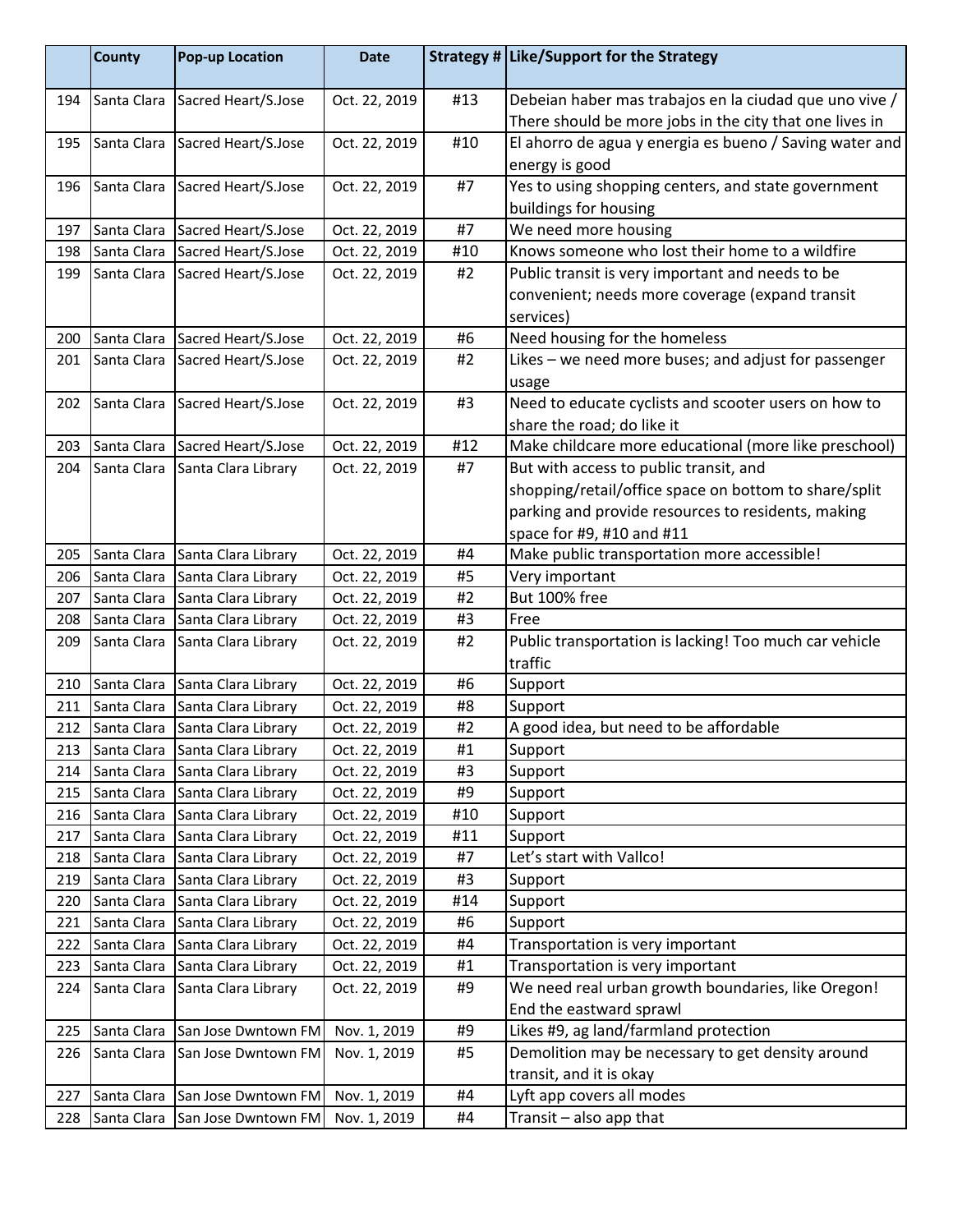|     | <b>County</b> | <b>Pop-up Location</b>          | <b>Date</b>  |     | Strategy # Like/Support for the Strategy                 |
|-----|---------------|---------------------------------|--------------|-----|----------------------------------------------------------|
| 229 | Santa Clara   | San Jose Dwntown FM             | Nov. 1, 2019 | #14 | More than incubators: Strategies to support/retain       |
|     |               |                                 |              |     | small businesses, affordable spaces                      |
| 230 | Santa Clara   | San Jose Dwntown FM             | Nov. 1, 2019 | #5  | Need a lot more houses and more affordable housing;      |
|     |               |                                 |              |     | density is okay                                          |
| 231 |               | Santa Clara San Jose Dwntown FM | Nov. 1, 2019 | #2  | Schools + bus services close to transit centers          |
| 232 | Santa Clara   | San Jose Dwntown FM             | Nov. 1, 2019 | #8  | Reduce the burden to build; make it easier for people to |
|     |               |                                 |              |     | get houses                                               |
| 233 | Santa Clara   | San Jose Dwntown FM             | Nov. 1, 2019 | #2  | Faster transit; more frequent transit; international     |
|     |               |                                 |              |     | examples                                                 |
| 234 |               | Santa Clara San Jose Dwntown FM | Nov. 1, 2019 | #12 | Fair wages for mid- to low-wage jobs                     |
| 235 | Santa Clara   | San Jose Dwntown FM             | Nov. 1, 2019 | #2  | Run buses in the median                                  |
| 236 | Santa Clara   | San Jose Dwntown FM             | Nov. 1, 2019 | #2  | Buses in the median can work!                            |
| 237 | Santa Clara   | San Jose Dwntown FM             | Nov. 1, 2019 | #6  | Affordable housing for working class older residents     |
| 238 | Santa Clara   | San Jose Dwntown FM             | Nov. 1, 2019 | #5  | TOD! Need better parking structures, not lots            |
| 239 | Santa Clara   | San Jose Dwntown FM             | Nov. 1, 2019 | #3  | To build community                                       |
| 240 |               | Santa Clara San Jose Dwntown FM | Nov. 1, 2019 | #5  | Yes to TOD!                                              |
| 241 | Santa Clara   | San Jose Dwntown FM             | Nov. 1, 2019 | #12 | Subsidies for middle income, too. And progressive taxes  |
|     |               |                                 |              |     | on the rich.                                             |
| 242 | Santa Clara   | San Jose Dwntown FM             | Nov. 1, 2019 | #2  | Make BART more appealing, like Caltrain                  |
| 243 | Santa Clara   | San Jose Dwntown FM             | Nov. 1, 2019 | #12 | Consider childcare subsidies at higher incomes           |
| 244 | Santa Clara   | San Jose Dwntown FM             | Nov. 1, 2019 | #9  | Preserve open space for farmers                          |
| 245 | Santa Clara   | San Jose Dwntown FM             | Nov. 1, 2019 | #3  | Narrow the roads; make it difficult to drive             |
| 246 | Santa Clara   | San Jose Dwntown FM             | Nov. 1, 2019 | #2  | Yes! More transit, faster. What happened to buses?       |
| 247 | Santa Clara   | San Jose Dwntown FM             | Nov. 1, 2019 | #3  | Cut autos by 10%                                         |
| 248 | Santa Clara   | San Jose Dwntown FM             | Nov. 1, 2019 | #12 | Make student/teacher housing less expensive              |
| 249 | Santa Clara   | San Jose Dwntown FM             | Nov. 1, 2019 | #3  | More walking spaces                                      |
| 250 | Santa Clara   | San Jose Dwntown FM             | Nov. 1, 2019 | #3  | Shut down roads to create walking only communities       |
| 251 | Santa Clara   | San Jose Dwntown FM             | Nov. 1, 2019 | #2  | Transit that takes less than an hour and a half to get   |
|     |               |                                 |              |     | across the Bay                                           |
| 252 |               | Santa Clara San Jose Dwntown FM | Nov. 1, 2019 | #2  | Use freeway medians for buses                            |
| 253 | Santa Clara   | San Jose Dwntown FM             | Nov. 1, 2019 | #2  | Use stops to connect neighborhoods                       |
| 254 | Santa Clara   | San Jose Dwntown FM             | Nov. 1, 2019 | #6  | More affordable housing                                  |
| 255 | Santa Clara   | San Jose Dwntown FM             | Nov. 1, 2019 | #3  | Pedestrian walkways                                      |
| 256 | Santa Clara   | San Jose Dwntown FM             | Nov. 1, 2019 | #2  | Use buses in medians to connect neighborhoods            |
| 257 | Santa Clara   | San Jose Dwntown FM             | Nov. 1, 2019 | #2  | More public transportation; more frequent headways (3-   |
|     |               |                                 |              |     | 4 min wait)                                              |
| 258 | Santa Clara   | San Jose Dwntown FM             | Nov. 1, 2019 | #2  | Connect transit for a seamless experience, so people     |
|     |               |                                 |              |     | don't need cars                                          |
| 259 | Santa Clara   | San Jose Dwntown FM             | Nov. 1, 2019 | #3  | Close some roads; widen sidewalks for bikes and          |
|     |               |                                 |              |     | pedestrians, like in Japan                               |
| 260 | Santa Clara   | San Jose Dwntown FM             | Nov. 1, 2019 | #5  | Center housing towards city centers                      |
| 261 | Santa Clara   | San Jose Dwntown FM             | Nov. 1, 2019 | #2  | 1/2 hour wait is not a system                            |
| 262 | Santa Clara   | San Jose Dwntown FM             | Nov. 1, 2019 | #3  | Make it safer for pedestrians and bicyclists             |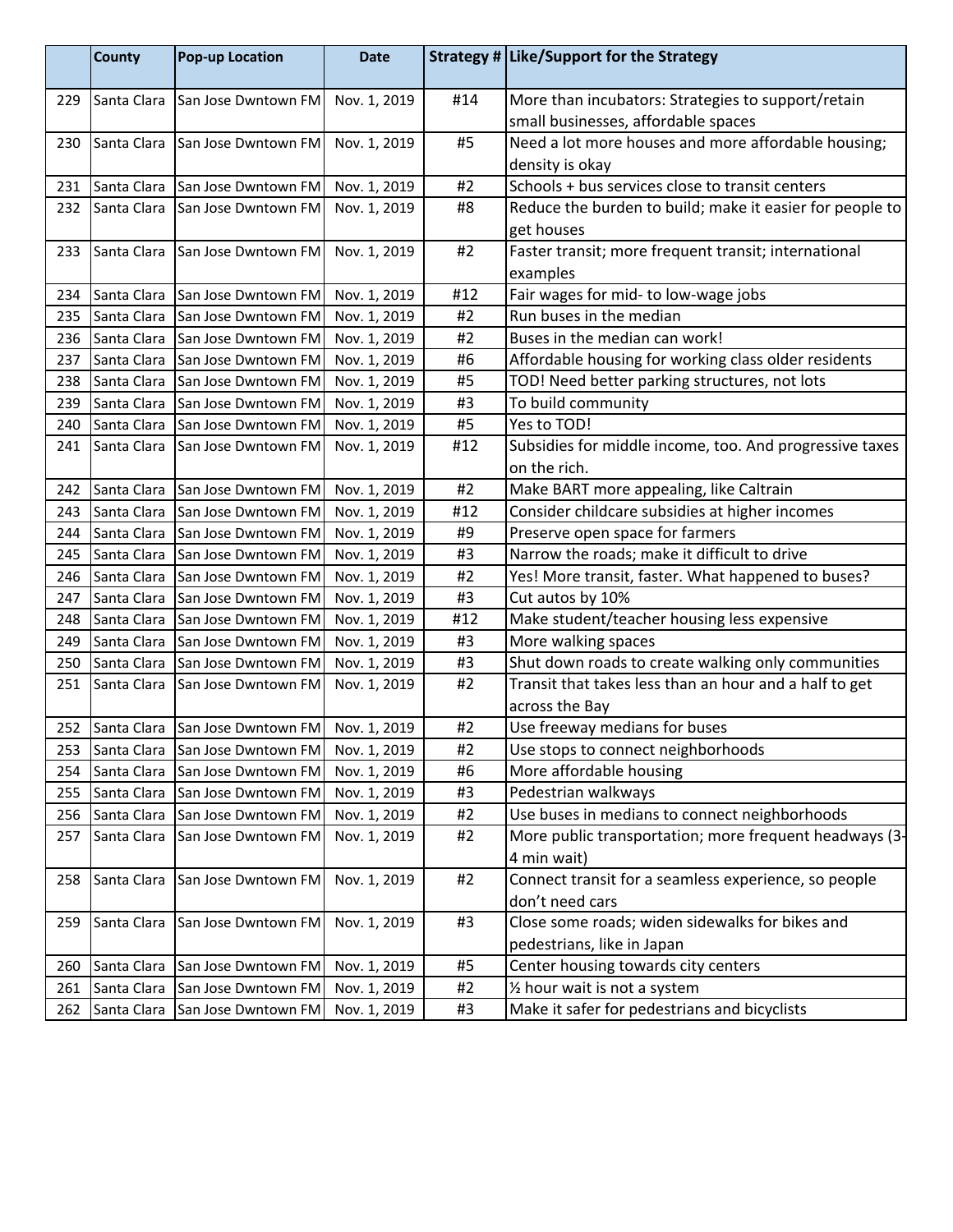

Plan Bay Area 2050 Public Engagement -- Fall 2019 **Comments by Pop-up held in Santa Clara County** *Dislike/Don't Support Strategy*

|                | <b>County</b> | <b>Pop-up Location</b>          | <b>Date</b>   |          | Strategy # Dislike/Do Not Support the Strategy               |
|----------------|---------------|---------------------------------|---------------|----------|--------------------------------------------------------------|
| $\mathbf{1}$   | Santa Clara   | Alum Rock Farm. Mkt             | Oct. 6, 2019  | #13      | Dislike: Need more jobs distributed around the region        |
|                |               |                                 |               |          | not just in a few communities                                |
| 2              | Santa Clara   | Alum Rock Farm.Mkt              | Oct. 6, 2019  | #5       | Dislike: Don't need more housing; leads to congestion        |
| 3              | Santa Clara   | Alum Rock Farm.Mkt              | Oct. 6, 2019  | #9       | Dislike: Too much congestion; build in remote areas          |
| 4              | Santa Clara   | Alum Rock Farm. Mkt             | Oct. 6, 2019  | #7       | Dislike: It will make rich people richer. Don't trust it.    |
| 5              | Santa Clara   | Alum Rock Farm. Mkt             | Oct. 6, 2019  | #9       | Dislike: Farming isn't good for environment                  |
| 6              | Santa Clara   | Alum Rock Farm.Mkt              | Oct. 6, 2019  | #5       | Dislike: For the "have's." Doesn't help homelessness         |
| $\overline{7}$ | Santa Clara   | Alum Rock Farm.Mkt              | Oct. 6, 2019  | #3       | Dislike: We've been adding lanes and no one is on them.      |
| 8              | Santa Clara   | Alum Rock Farm.Mkt              | Oct. 6, 2019  | #5       | Dislike: It attracts the homeless, which bring garbage to    |
|                |               |                                 |               |          | neighborhood, increases crime.                               |
| 9              | Santa Clara   | Alum Rock Farm. Mkt             | Oct. 6, 2019  | #5       | Dislike: Don't like adding multi-story buildings in existing |
|                |               |                                 |               |          | communities                                                  |
| 10             | Santa Clara   | Diwali Fest./Cupertino          | Oct. 12, 2019 | #13      | Hard to do; people want to live where their communities      |
|                |               |                                 |               |          | are located                                                  |
| 11             | Santa Clara   | Diwali Fest./Cupertino          | Oct. 12, 2019 | #11      | Develop a more comprehensive plan for a major                |
|                |               |                                 |               |          | earthquake, not just exercise                                |
| 12             | Santa Clara   | Diwali Fest./Cupertino          | Oct. 12, 2019 | #6       | Don't trust it                                               |
| 13             | Santa Clara   | Diwali Fest./Cupertino          | Oct. 12, 2019 | #7       | Keep the malls!                                              |
| 14             | Santa Clara   | Diwali Fest./Cupertino          | Oct. 12, 2019 | #8       | Single family zoning  limit? Eliminate? ADUs? Local          |
|                |               |                                 |               |          | cities can't solve it                                        |
| 15             | Santa Clara   | Diwali Fest./Cupertino          | Oct. 12, 2019 | #13      | Single family zoning  limit? Eliminate? ADUs? Local          |
|                |               |                                 |               |          | cities can't solve it                                        |
| 16             | Santa Clara   | Diwali Fest./Cupertino          | Oct. 12, 2019 | #13      | Statement is too unclear - need to address housing           |
| 17             | Santa Clara   | Diwali Fest./Cupertino          | Oct. 12, 2019 | #5 & #13 | They are at odds with one another                            |
| 18             | Santa Clara   | Diwali Fest./Cupertino          | Oct. 12, 2019 | #7       | I like shopping malls - they are a place to gather!          |
| 19             | Santa Clara   | Diwali Fest./Cupertino          | Oct. 12, 2019 | #5       | Too much housing - especially tall buildings                 |
| 20             | Santa Clara   | Sacred Heart/S.Jose             | Oct. 22, 2019 | #1       | There is so much construction currently - makes it hard      |
|                |               |                                 |               |          | to get around                                                |
| 21             | Santa Clara   | Sacred Heart/S.Jose             | Oct. 22, 2019 | #3       | Don't think bikeshare is practical; they will end up in the  |
|                |               |                                 |               |          | river                                                        |
| 22             | Santa Clara   | Santa Clara Library             | Oct. 22, 2019 | #2       | <b>Dislike</b>                                               |
| 23             |               | Santa Clara San Jose Dwntown FM | Nov. 1, 2019  | #9       | Keep green space in urban areas                              |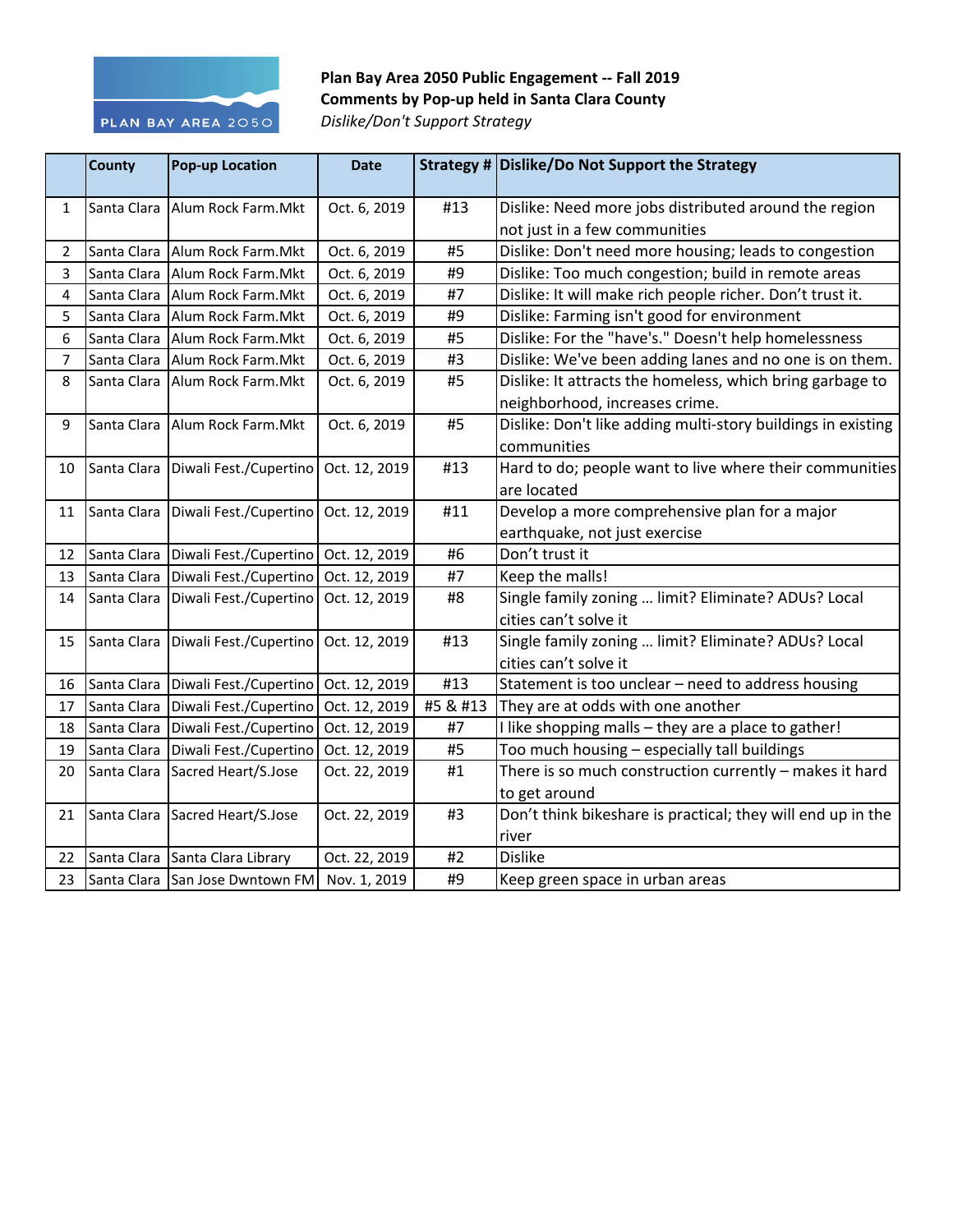

## Plan Bay Area 2050 Public Engagement -- Fall 2019 **Comments by Pop-up held in Santa Clara County** *Comments/New Ideas*

|    | <b>County</b>  | <b>Pop-up Location</b> | <b>Date</b>  | <b>Comments/New Ideas</b>                                           |
|----|----------------|------------------------|--------------|---------------------------------------------------------------------|
| 1  | Santa Clara    | Alum Rock Farm.Mkt     | Oct. 6, 2019 | New. Ongoing training for low-income people; programs to educate    |
|    |                |                        |              | people as AI becomes bigger                                         |
| 2  | Santa Clara    | Alum Rock Farm.Mkt     | Oct. 6, 2019 | Need native plants and gardens -- uses less water                   |
| 3  | Santa Clara    | Alum Rock Farm.Mkt     | Oct. 6, 2019 | Need recycling and compositing programs if we want to keep          |
|    |                |                        |              | growing                                                             |
| 4  | Santa Clara    | Alum Rock Farm.Mkt     | Oct. 6, 2019 | No landfill by the bay. Municipal composting that is regional. Some |
|    |                |                        |              | cities have it, others don't.                                       |
| 5  | Santa Clara    | Alum Rock Farm.Mkt     | Oct. 6, 2019 | AVs. Automatic vehicles. Especially for buses and taxis.            |
| 6  | Santa Clara    | Alum Rock Farm.Mkt     | Oct. 6, 2019 | Evs!!                                                               |
| 7  | Santa Clara    | Alum Rock Farm.Mkt     | Oct. 6, 2019 | <b>Businesses should pay!</b>                                       |
| 8  | Santa Clara    | Alum Rock Farm.Mkt     | Oct. 6, 2019 | New. Need more housing for teachers.                                |
| 9  | Santa Clara    | Alum Rock Farm.Mkt     | Oct. 6, 2019 | New. More tenant protections.                                       |
| 10 | Santa Clara    | Alum Rock Farm.Mkt     | Oct. 6, 2019 | Transit incentives are important.                                   |
| 11 | Santa Clara    | Alum Rock Farm.Mkt     | Oct. 6, 2019 | New. Whatever we do, it needs to be inclusive. What we do needs     |
|    |                |                        |              | to be for everyone.                                                 |
| 12 | Santa Clara    | Alum Rock Farm.Mkt     | Oct. 6, 2019 | New. Mental Health espcially in children. Yoga in schools.          |
| 13 | Santa Clara    | Alum Rock Farm.Mkt     | Oct. 6, 2019 | Need cheaper solutions for homeless housing -- tiny homes and       |
|    |                |                        |              | community housing -- barrack style housing.                         |
| 14 | Santa Clara    | Alum Rock Farm.Mkt     | Oct. 6, 2019 | Move hi-tech into rural areas                                       |
| 15 | Santa Clara    | Alum Rock Farm.Mkt     | Oct. 6, 2019 | Need an Uber/Lyft-like public transit system that is flexible. Not  |
|    |                |                        |              | huge buses, small buses!                                            |
| 16 | Santa Clara    | Alum Rock Farm.Mkt     | Oct. 6, 2019 | Make it a simple process to add an ADU. Have vendors with fixed     |
|    |                |                        |              | price homes place new homes.                                        |
| 17 | Santa Clara    | Alum Rock Farm.Mkt     | Oct. 6, 2019 | Carpooling                                                          |
| 18 | Santa Clara    | Alum Rock Farm.Mkt     | Oct. 6, 2019 | We need to insist on solar!                                         |
| 19 | Santa Clara    | Alum Rock Farm.Mkt     | Oct. 6, 2019 | Recycling is an important strategy!                                 |
| 20 | Santa Clara    | Alum Rock Farm.Mkt     | Oct. 6, 2019 | More resources for homeless                                         |
| 21 | Santa Clara    | Alum Rock Farm.Mkt     | Oct. 6, 2019 | Property tax shouldn't go up any more. Strengthen Prop. 13          |
| 22 | Santa Clara    | Alum Rock Farm.Mkt     | Oct. 6, 2019 | Gas prices are expensive for most people, especially low income     |
|    |                |                        |              | families.                                                           |
|    | 23 Santa Clara | Alum Rock Farm. Mkt    | Oct. 6, 2019 | Rent control                                                        |
| 24 | Santa Clara    | Alum Rock Farm.Mkt     | Oct. 6, 2019 | Limit Air B&B                                                       |
| 25 | Santa Clara    | Alum Rock Farm.Mkt     | Oct. 6, 2019 | We need to meditate more. We need to have fun! Make it simple!      |
| 26 | Santa Clara    | Alum Rock Farm.Mkt     | Oct. 6, 2019 | Correctional facilities and larage military ships could be good for |
|    |                |                        |              | homeless                                                            |
| 27 | Santa Clara    | Alum Rock Farm.Mkt     | Oct. 6, 2019 | Where's the money come from for all this? Death by 1,000 cuts. Too  |
|    |                |                        |              | many taxes.                                                         |
| 28 | Santa Clara    | Alum Rock Farm.Mkt     | Oct. 6, 2019 | Development process should be balanced and fast, but you do need    |
|    |                |                        |              | a process                                                           |
| 29 | Santa Clara    | Alum Rock Farm.Mkt     | Oct. 6, 2019 | Need more regulations that limit car ownership. Parking is a huge   |
|    |                |                        |              | issue.                                                              |
| 30 | Santa Clara    | Alum Rock Farm.Mkt     | Oct. 6, 2019 | We need to move. Nimbyism is creating all sorts of issues. It is    |
|    |                |                        |              | discouraging that we can't move.                                    |
| 31 | Santa Clara    | Alum Rock Farm.Mkt     | Oct. 6, 2019 | The quality of housing is poor. Need better construction.           |
| 32 | Santa Clara    | Alum Rock Farm.Mkt     | Oct. 6, 2019 | Tiny house communities -- people help each other                    |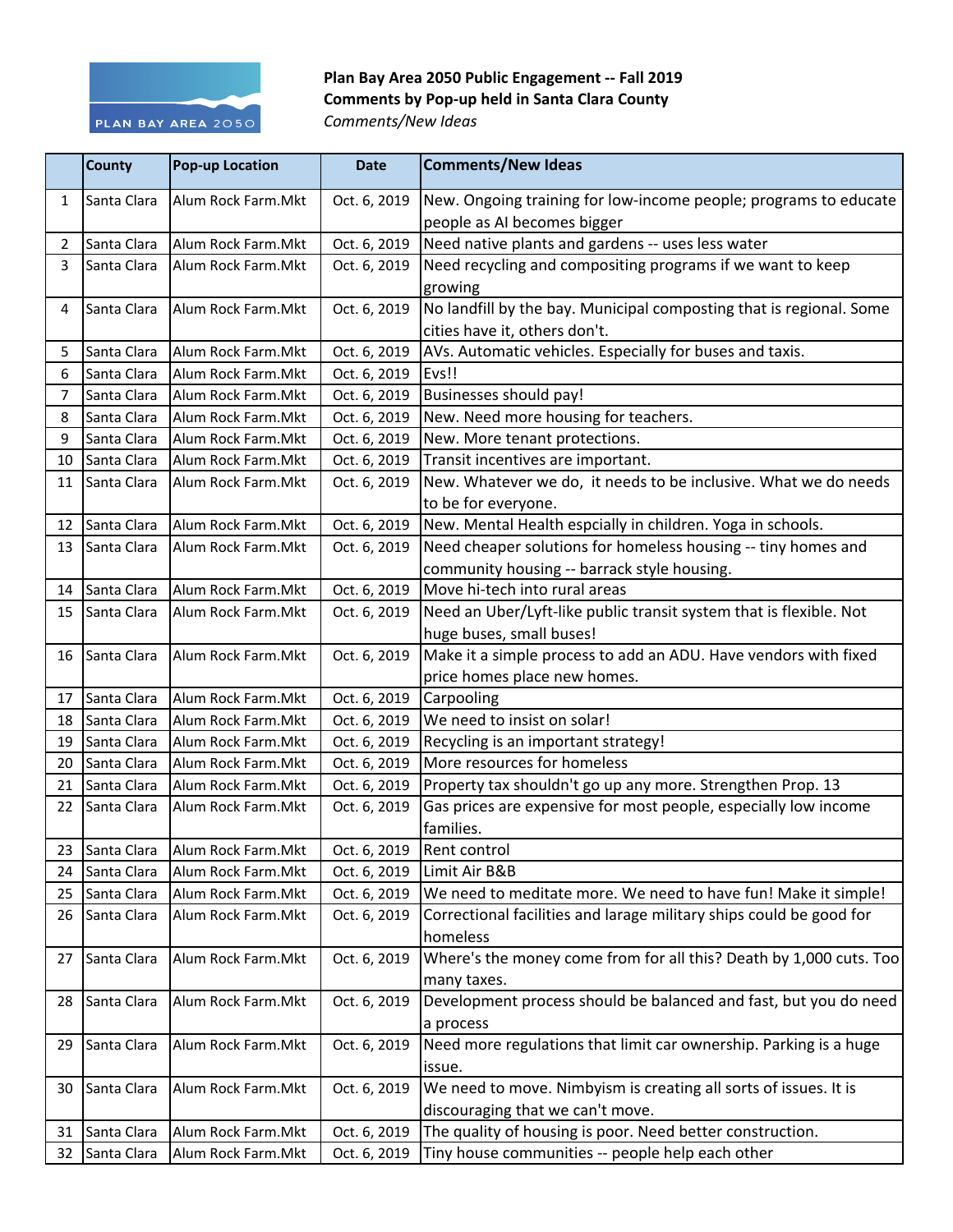| Public transport needs longer hours. And more public transport.<br>Oct. 6, 2019<br>Santa Clara<br>Alum Rock Farm.Mkt<br>33<br>Light rail is near me, but doesn't go where I want to go<br>Oct. 6, 2019<br>Santa Clara<br>Alum Rock Farm.Mkt<br>34<br>Need to keep recycling facilitators and collection going -- for<br>Santa Clara<br>Alum Rock Farm.Mkt<br>Oct. 6, 2019<br>35<br>environment and as income for those that collect recyclables<br>All good - how do you finance them?<br>Diwali Fest./Cupertino<br>Santa Clara<br>Oct. 12, 2019<br>36<br>Oct. 12, 2019<br>Develop "greater" Bay Area with fast transport  so affordable<br>Santa Clara<br>Diwali Fest./Cupertino<br>37<br>housing an be developed<br>VTA is great - better than it used to be!<br>Diwali Fest./Cupertino<br>Oct. 12, 2019<br>Santa Clara<br>38<br>Solar -- increase # of homes that have solar; set a target for x%<br>Santa Clara<br>Diwali Fest./Cupertino<br>Oct. 12, 2019<br>39<br>Like to know where to park<br>Diwali Fest./Cupertino<br>Oct. 12, 2019<br>40<br>Santa Clara<br>Make systemic change to our regional transportation system; not<br>Diwali Fest./Cupertino<br>Oct. 12, 2019<br>41<br>Santa Clara<br>just piecemeal<br>Oct. 12, 2019<br>Climate: strategies for more sustainable building material<br>Diwali Fest./Cupertino<br>Santa Clara<br>42<br>Build less parking;<br>Diwali Fest./Cupertino<br>Oct. 12, 2019<br>Santa Clara<br>43<br>Reduce barriers of entry to use public transit -- non phone reliance;<br>Diwali Fest./Cupertino<br>Oct. 12, 2019<br>Santa Clara<br>44<br>paper materials; vending machines; regional pass<br>Get scooters off sidewalks!<br>Diwali Fest./Cupertino<br>Oct. 12, 2019<br>Santa Clara<br>45<br>Diwali Fest./Cupertino<br>Planting more trees - carbon capturing<br>Santa Clara<br>Oct. 12, 2019<br>46<br>Reduce barriers to entry for public transit -- CalTrain/buses -- for<br>Oct. 12, 2019<br>Diwali Fest./Cupertino<br>47<br>Santa Clara<br>increased ridership<br>Companies should have agency vehicles for short trips so staff can<br>Santa Clara<br>Diwali Fest./Cupertino<br>Oct. 12, 2019<br>48<br>take public transit |    | <b>County</b> | <b>Pop-up Location</b> | <b>Date</b>   | <b>Comments/New Ideas</b>             |
|--------------------------------------------------------------------------------------------------------------------------------------------------------------------------------------------------------------------------------------------------------------------------------------------------------------------------------------------------------------------------------------------------------------------------------------------------------------------------------------------------------------------------------------------------------------------------------------------------------------------------------------------------------------------------------------------------------------------------------------------------------------------------------------------------------------------------------------------------------------------------------------------------------------------------------------------------------------------------------------------------------------------------------------------------------------------------------------------------------------------------------------------------------------------------------------------------------------------------------------------------------------------------------------------------------------------------------------------------------------------------------------------------------------------------------------------------------------------------------------------------------------------------------------------------------------------------------------------------------------------------------------------------------------------------------------------------------------------------------------------------------------------------------------------------------------------------------------------------------------------------------------------------------------------------------------------------------------------------------------------------------------------------------------------------------------------------------------------------------------------------------------------------------------------------------|----|---------------|------------------------|---------------|---------------------------------------|
|                                                                                                                                                                                                                                                                                                                                                                                                                                                                                                                                                                                                                                                                                                                                                                                                                                                                                                                                                                                                                                                                                                                                                                                                                                                                                                                                                                                                                                                                                                                                                                                                                                                                                                                                                                                                                                                                                                                                                                                                                                                                                                                                                                                |    |               |                        |               |                                       |
|                                                                                                                                                                                                                                                                                                                                                                                                                                                                                                                                                                                                                                                                                                                                                                                                                                                                                                                                                                                                                                                                                                                                                                                                                                                                                                                                                                                                                                                                                                                                                                                                                                                                                                                                                                                                                                                                                                                                                                                                                                                                                                                                                                                |    |               |                        |               |                                       |
|                                                                                                                                                                                                                                                                                                                                                                                                                                                                                                                                                                                                                                                                                                                                                                                                                                                                                                                                                                                                                                                                                                                                                                                                                                                                                                                                                                                                                                                                                                                                                                                                                                                                                                                                                                                                                                                                                                                                                                                                                                                                                                                                                                                |    |               |                        |               |                                       |
|                                                                                                                                                                                                                                                                                                                                                                                                                                                                                                                                                                                                                                                                                                                                                                                                                                                                                                                                                                                                                                                                                                                                                                                                                                                                                                                                                                                                                                                                                                                                                                                                                                                                                                                                                                                                                                                                                                                                                                                                                                                                                                                                                                                |    |               |                        |               |                                       |
|                                                                                                                                                                                                                                                                                                                                                                                                                                                                                                                                                                                                                                                                                                                                                                                                                                                                                                                                                                                                                                                                                                                                                                                                                                                                                                                                                                                                                                                                                                                                                                                                                                                                                                                                                                                                                                                                                                                                                                                                                                                                                                                                                                                |    |               |                        |               |                                       |
|                                                                                                                                                                                                                                                                                                                                                                                                                                                                                                                                                                                                                                                                                                                                                                                                                                                                                                                                                                                                                                                                                                                                                                                                                                                                                                                                                                                                                                                                                                                                                                                                                                                                                                                                                                                                                                                                                                                                                                                                                                                                                                                                                                                |    |               |                        |               |                                       |
|                                                                                                                                                                                                                                                                                                                                                                                                                                                                                                                                                                                                                                                                                                                                                                                                                                                                                                                                                                                                                                                                                                                                                                                                                                                                                                                                                                                                                                                                                                                                                                                                                                                                                                                                                                                                                                                                                                                                                                                                                                                                                                                                                                                |    |               |                        |               |                                       |
|                                                                                                                                                                                                                                                                                                                                                                                                                                                                                                                                                                                                                                                                                                                                                                                                                                                                                                                                                                                                                                                                                                                                                                                                                                                                                                                                                                                                                                                                                                                                                                                                                                                                                                                                                                                                                                                                                                                                                                                                                                                                                                                                                                                |    |               |                        |               |                                       |
|                                                                                                                                                                                                                                                                                                                                                                                                                                                                                                                                                                                                                                                                                                                                                                                                                                                                                                                                                                                                                                                                                                                                                                                                                                                                                                                                                                                                                                                                                                                                                                                                                                                                                                                                                                                                                                                                                                                                                                                                                                                                                                                                                                                |    |               |                        |               |                                       |
|                                                                                                                                                                                                                                                                                                                                                                                                                                                                                                                                                                                                                                                                                                                                                                                                                                                                                                                                                                                                                                                                                                                                                                                                                                                                                                                                                                                                                                                                                                                                                                                                                                                                                                                                                                                                                                                                                                                                                                                                                                                                                                                                                                                |    |               |                        |               |                                       |
|                                                                                                                                                                                                                                                                                                                                                                                                                                                                                                                                                                                                                                                                                                                                                                                                                                                                                                                                                                                                                                                                                                                                                                                                                                                                                                                                                                                                                                                                                                                                                                                                                                                                                                                                                                                                                                                                                                                                                                                                                                                                                                                                                                                |    |               |                        |               |                                       |
|                                                                                                                                                                                                                                                                                                                                                                                                                                                                                                                                                                                                                                                                                                                                                                                                                                                                                                                                                                                                                                                                                                                                                                                                                                                                                                                                                                                                                                                                                                                                                                                                                                                                                                                                                                                                                                                                                                                                                                                                                                                                                                                                                                                |    |               |                        |               |                                       |
|                                                                                                                                                                                                                                                                                                                                                                                                                                                                                                                                                                                                                                                                                                                                                                                                                                                                                                                                                                                                                                                                                                                                                                                                                                                                                                                                                                                                                                                                                                                                                                                                                                                                                                                                                                                                                                                                                                                                                                                                                                                                                                                                                                                |    |               |                        |               |                                       |
|                                                                                                                                                                                                                                                                                                                                                                                                                                                                                                                                                                                                                                                                                                                                                                                                                                                                                                                                                                                                                                                                                                                                                                                                                                                                                                                                                                                                                                                                                                                                                                                                                                                                                                                                                                                                                                                                                                                                                                                                                                                                                                                                                                                |    |               |                        |               |                                       |
|                                                                                                                                                                                                                                                                                                                                                                                                                                                                                                                                                                                                                                                                                                                                                                                                                                                                                                                                                                                                                                                                                                                                                                                                                                                                                                                                                                                                                                                                                                                                                                                                                                                                                                                                                                                                                                                                                                                                                                                                                                                                                                                                                                                |    |               |                        |               |                                       |
|                                                                                                                                                                                                                                                                                                                                                                                                                                                                                                                                                                                                                                                                                                                                                                                                                                                                                                                                                                                                                                                                                                                                                                                                                                                                                                                                                                                                                                                                                                                                                                                                                                                                                                                                                                                                                                                                                                                                                                                                                                                                                                                                                                                |    |               |                        |               |                                       |
|                                                                                                                                                                                                                                                                                                                                                                                                                                                                                                                                                                                                                                                                                                                                                                                                                                                                                                                                                                                                                                                                                                                                                                                                                                                                                                                                                                                                                                                                                                                                                                                                                                                                                                                                                                                                                                                                                                                                                                                                                                                                                                                                                                                |    |               |                        |               |                                       |
|                                                                                                                                                                                                                                                                                                                                                                                                                                                                                                                                                                                                                                                                                                                                                                                                                                                                                                                                                                                                                                                                                                                                                                                                                                                                                                                                                                                                                                                                                                                                                                                                                                                                                                                                                                                                                                                                                                                                                                                                                                                                                                                                                                                |    |               |                        |               |                                       |
|                                                                                                                                                                                                                                                                                                                                                                                                                                                                                                                                                                                                                                                                                                                                                                                                                                                                                                                                                                                                                                                                                                                                                                                                                                                                                                                                                                                                                                                                                                                                                                                                                                                                                                                                                                                                                                                                                                                                                                                                                                                                                                                                                                                |    |               |                        |               |                                       |
|                                                                                                                                                                                                                                                                                                                                                                                                                                                                                                                                                                                                                                                                                                                                                                                                                                                                                                                                                                                                                                                                                                                                                                                                                                                                                                                                                                                                                                                                                                                                                                                                                                                                                                                                                                                                                                                                                                                                                                                                                                                                                                                                                                                |    |               |                        |               |                                       |
|                                                                                                                                                                                                                                                                                                                                                                                                                                                                                                                                                                                                                                                                                                                                                                                                                                                                                                                                                                                                                                                                                                                                                                                                                                                                                                                                                                                                                                                                                                                                                                                                                                                                                                                                                                                                                                                                                                                                                                                                                                                                                                                                                                                |    |               |                        |               |                                       |
|                                                                                                                                                                                                                                                                                                                                                                                                                                                                                                                                                                                                                                                                                                                                                                                                                                                                                                                                                                                                                                                                                                                                                                                                                                                                                                                                                                                                                                                                                                                                                                                                                                                                                                                                                                                                                                                                                                                                                                                                                                                                                                                                                                                |    |               |                        |               |                                       |
|                                                                                                                                                                                                                                                                                                                                                                                                                                                                                                                                                                                                                                                                                                                                                                                                                                                                                                                                                                                                                                                                                                                                                                                                                                                                                                                                                                                                                                                                                                                                                                                                                                                                                                                                                                                                                                                                                                                                                                                                                                                                                                                                                                                | 49 | Santa Clara   | Diwali Fest./Cupertino | Oct. 12, 2019 | Businesses should go outside Bay Area |
| Electric bikes are good for commuting<br>Santa Clara<br>Diwali Fest./Cupertino<br>Oct. 12, 2019<br>50                                                                                                                                                                                                                                                                                                                                                                                                                                                                                                                                                                                                                                                                                                                                                                                                                                                                                                                                                                                                                                                                                                                                                                                                                                                                                                                                                                                                                                                                                                                                                                                                                                                                                                                                                                                                                                                                                                                                                                                                                                                                          |    |               |                        |               |                                       |
| Better park benches - like Europe -- make a better environment<br>Diwali Fest./Cupertino<br>Oct. 12, 2019<br>Santa Clara<br>51                                                                                                                                                                                                                                                                                                                                                                                                                                                                                                                                                                                                                                                                                                                                                                                                                                                                                                                                                                                                                                                                                                                                                                                                                                                                                                                                                                                                                                                                                                                                                                                                                                                                                                                                                                                                                                                                                                                                                                                                                                                 |    |               |                        |               |                                       |
| Rain water harvesting - for use on lawns. This is done in India.<br>Diwali Fest./Cupertino<br>Oct. 12, 2019<br>Santa Clara<br>52                                                                                                                                                                                                                                                                                                                                                                                                                                                                                                                                                                                                                                                                                                                                                                                                                                                                                                                                                                                                                                                                                                                                                                                                                                                                                                                                                                                                                                                                                                                                                                                                                                                                                                                                                                                                                                                                                                                                                                                                                                               |    |               |                        |               |                                       |
| Diwali Fest./Cupertino<br>Express lanes - don't take away carpool lanes pay too much<br>Santa Clara<br>Oct. 12, 2019<br>53                                                                                                                                                                                                                                                                                                                                                                                                                                                                                                                                                                                                                                                                                                                                                                                                                                                                                                                                                                                                                                                                                                                                                                                                                                                                                                                                                                                                                                                                                                                                                                                                                                                                                                                                                                                                                                                                                                                                                                                                                                                     |    |               |                        |               |                                       |
| Housing problem is unsurmountable!<br>Santa Clara<br>Diwali Fest./Cupertino<br>Oct. 12, 2019<br>54                                                                                                                                                                                                                                                                                                                                                                                                                                                                                                                                                                                                                                                                                                                                                                                                                                                                                                                                                                                                                                                                                                                                                                                                                                                                                                                                                                                                                                                                                                                                                                                                                                                                                                                                                                                                                                                                                                                                                                                                                                                                             |    |               |                        |               |                                       |
| Want housing that supports the rapid job growth of the area<br>Diwali Fest./Cupertino<br>Oct. 12, 2019<br>55<br>Santa Clara                                                                                                                                                                                                                                                                                                                                                                                                                                                                                                                                                                                                                                                                                                                                                                                                                                                                                                                                                                                                                                                                                                                                                                                                                                                                                                                                                                                                                                                                                                                                                                                                                                                                                                                                                                                                                                                                                                                                                                                                                                                    |    |               |                        |               |                                       |
| Commuter benefits for smaller companies<br>Diwali Fest./Cupertino<br>56<br>Santa Clara<br>Oct. 12, 2019                                                                                                                                                                                                                                                                                                                                                                                                                                                                                                                                                                                                                                                                                                                                                                                                                                                                                                                                                                                                                                                                                                                                                                                                                                                                                                                                                                                                                                                                                                                                                                                                                                                                                                                                                                                                                                                                                                                                                                                                                                                                        |    |               |                        |               |                                       |
| Oct. 22, 2019 Let's pay for preschool -- and make it free, just like free community<br>Santa Clara<br>57<br>Sacred Heart/S.Jose                                                                                                                                                                                                                                                                                                                                                                                                                                                                                                                                                                                                                                                                                                                                                                                                                                                                                                                                                                                                                                                                                                                                                                                                                                                                                                                                                                                                                                                                                                                                                                                                                                                                                                                                                                                                                                                                                                                                                                                                                                                |    |               |                        |               |                                       |
| college                                                                                                                                                                                                                                                                                                                                                                                                                                                                                                                                                                                                                                                                                                                                                                                                                                                                                                                                                                                                                                                                                                                                                                                                                                                                                                                                                                                                                                                                                                                                                                                                                                                                                                                                                                                                                                                                                                                                                                                                                                                                                                                                                                        |    |               |                        |               |                                       |
| We need housing for everyone - not just for working people<br>Sacred Heart/S.Jose<br>Santa Clara<br>Oct. 22, 2019<br>58                                                                                                                                                                                                                                                                                                                                                                                                                                                                                                                                                                                                                                                                                                                                                                                                                                                                                                                                                                                                                                                                                                                                                                                                                                                                                                                                                                                                                                                                                                                                                                                                                                                                                                                                                                                                                                                                                                                                                                                                                                                        |    |               |                        |               |                                       |
| Right now we're putting a band-aid on the housing/homeless crisis<br>Santa Clara<br>Sacred Heart/S.Jose<br>Oct. 22, 2019<br>59                                                                                                                                                                                                                                                                                                                                                                                                                                                                                                                                                                                                                                                                                                                                                                                                                                                                                                                                                                                                                                                                                                                                                                                                                                                                                                                                                                                                                                                                                                                                                                                                                                                                                                                                                                                                                                                                                                                                                                                                                                                 |    |               |                        |               |                                       |
| Bajen el costo al transporte public / Lower the cost of public transit<br>Oct. 22, 2019<br>Sacred Heart/S.Jose<br>Santa Clara<br>60<br>It should be easier to build in-law units                                                                                                                                                                                                                                                                                                                                                                                                                                                                                                                                                                                                                                                                                                                                                                                                                                                                                                                                                                                                                                                                                                                                                                                                                                                                                                                                                                                                                                                                                                                                                                                                                                                                                                                                                                                                                                                                                                                                                                                               |    |               |                        |               |                                       |
| Sacred Heart/S.Jose<br>Oct. 22, 2019<br>Santa Clara<br>61<br>Need solutions for the homeless because it will be hard to build                                                                                                                                                                                                                                                                                                                                                                                                                                                                                                                                                                                                                                                                                                                                                                                                                                                                                                                                                                                                                                                                                                                                                                                                                                                                                                                                                                                                                                                                                                                                                                                                                                                                                                                                                                                                                                                                                                                                                                                                                                                  |    |               |                        |               |                                       |
| Santa Clara<br>Sacred Heart/S.Jose<br>Oct. 22, 2019<br>62                                                                                                                                                                                                                                                                                                                                                                                                                                                                                                                                                                                                                                                                                                                                                                                                                                                                                                                                                                                                                                                                                                                                                                                                                                                                                                                                                                                                                                                                                                                                                                                                                                                                                                                                                                                                                                                                                                                                                                                                                                                                                                                      |    |               |                        |               |                                       |
| housing so fast                                                                                                                                                                                                                                                                                                                                                                                                                                                                                                                                                                                                                                                                                                                                                                                                                                                                                                                                                                                                                                                                                                                                                                                                                                                                                                                                                                                                                                                                                                                                                                                                                                                                                                                                                                                                                                                                                                                                                                                                                                                                                                                                                                |    |               |                        |               |                                       |
| Need more porta-potties or open air urinals like France for the<br>Sacred Heart/S.Jose<br>Santa Clara<br>Oct. 22, 2019<br>63<br>homeless                                                                                                                                                                                                                                                                                                                                                                                                                                                                                                                                                                                                                                                                                                                                                                                                                                                                                                                                                                                                                                                                                                                                                                                                                                                                                                                                                                                                                                                                                                                                                                                                                                                                                                                                                                                                                                                                                                                                                                                                                                       |    |               |                        |               |                                       |
| We need cheaper housing optons for younger people in their 20s                                                                                                                                                                                                                                                                                                                                                                                                                                                                                                                                                                                                                                                                                                                                                                                                                                                                                                                                                                                                                                                                                                                                                                                                                                                                                                                                                                                                                                                                                                                                                                                                                                                                                                                                                                                                                                                                                                                                                                                                                                                                                                                 |    |               |                        |               |                                       |
| Sacred Heart/S.Jose<br>Santa Clara<br>Oct. 22, 2019<br>64                                                                                                                                                                                                                                                                                                                                                                                                                                                                                                                                                                                                                                                                                                                                                                                                                                                                                                                                                                                                                                                                                                                                                                                                                                                                                                                                                                                                                                                                                                                                                                                                                                                                                                                                                                                                                                                                                                                                                                                                                                                                                                                      |    |               |                        |               |                                       |
| because they are working just to pay the rent and that's it.<br>Use burning man RVs for the homeless (11 months are free in the<br>Sacred Heart/S.Jose<br>Oct. 22, 2019<br>Santa Clara                                                                                                                                                                                                                                                                                                                                                                                                                                                                                                                                                                                                                                                                                                                                                                                                                                                                                                                                                                                                                                                                                                                                                                                                                                                                                                                                                                                                                                                                                                                                                                                                                                                                                                                                                                                                                                                                                                                                                                                         |    |               |                        |               |                                       |
| 65                                                                                                                                                                                                                                                                                                                                                                                                                                                                                                                                                                                                                                                                                                                                                                                                                                                                                                                                                                                                                                                                                                                                                                                                                                                                                                                                                                                                                                                                                                                                                                                                                                                                                                                                                                                                                                                                                                                                                                                                                                                                                                                                                                             |    |               |                        |               |                                       |
| year)<br>The city should provide lock boxes for the homeless to keep their<br>Santa Clara<br>Oct. 22, 2019                                                                                                                                                                                                                                                                                                                                                                                                                                                                                                                                                                                                                                                                                                                                                                                                                                                                                                                                                                                                                                                                                                                                                                                                                                                                                                                                                                                                                                                                                                                                                                                                                                                                                                                                                                                                                                                                                                                                                                                                                                                                     |    |               |                        |               |                                       |
| Sacred Heart/S.Jose<br>66<br>belonging, medication, etc.                                                                                                                                                                                                                                                                                                                                                                                                                                                                                                                                                                                                                                                                                                                                                                                                                                                                                                                                                                                                                                                                                                                                                                                                                                                                                                                                                                                                                                                                                                                                                                                                                                                                                                                                                                                                                                                                                                                                                                                                                                                                                                                       |    |               |                        |               |                                       |
| The poor are overly regulated; e.g., selling tamales out of your car<br>Sacred Heart/S.Jose<br>Oct. 22, 2019<br>Santa Clara<br>67                                                                                                                                                                                                                                                                                                                                                                                                                                                                                                                                                                                                                                                                                                                                                                                                                                                                                                                                                                                                                                                                                                                                                                                                                                                                                                                                                                                                                                                                                                                                                                                                                                                                                                                                                                                                                                                                                                                                                                                                                                              |    |               |                        |               |                                       |
| shouldn't be a high crime                                                                                                                                                                                                                                                                                                                                                                                                                                                                                                                                                                                                                                                                                                                                                                                                                                                                                                                                                                                                                                                                                                                                                                                                                                                                                                                                                                                                                                                                                                                                                                                                                                                                                                                                                                                                                                                                                                                                                                                                                                                                                                                                                      |    |               |                        |               |                                       |
| About economic strategies: As long as housing is expensive no<br>Santa Clara<br>Sacred Heart/S.Jose<br>Oct. 22, 2019<br>68                                                                                                                                                                                                                                                                                                                                                                                                                                                                                                                                                                                                                                                                                                                                                                                                                                                                                                                                                                                                                                                                                                                                                                                                                                                                                                                                                                                                                                                                                                                                                                                                                                                                                                                                                                                                                                                                                                                                                                                                                                                     |    |               |                        |               |                                       |
| economic solutions/strategies will work                                                                                                                                                                                                                                                                                                                                                                                                                                                                                                                                                                                                                                                                                                                                                                                                                                                                                                                                                                                                                                                                                                                                                                                                                                                                                                                                                                                                                                                                                                                                                                                                                                                                                                                                                                                                                                                                                                                                                                                                                                                                                                                                        |    |               |                        |               |                                       |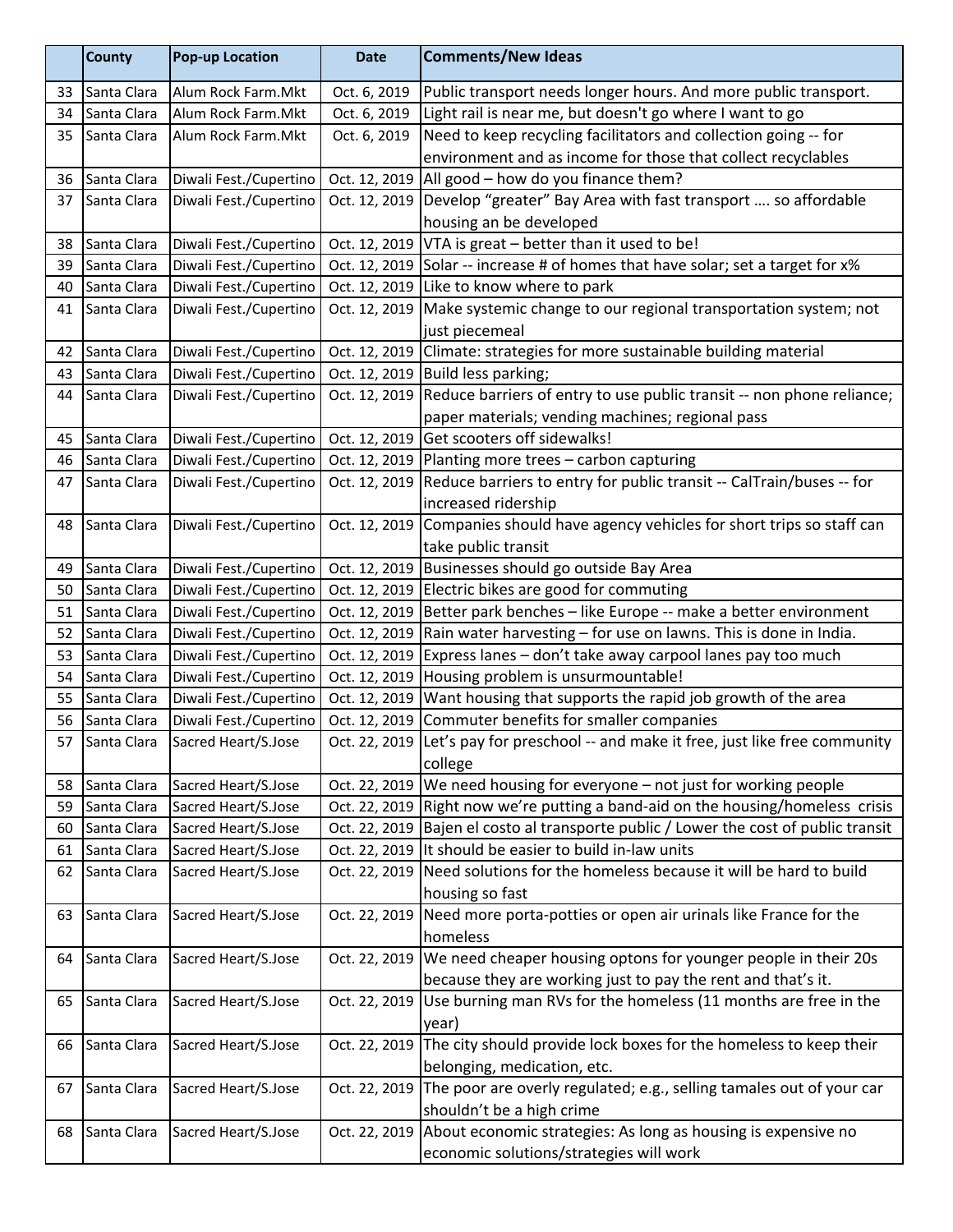|    | <b>County</b>                      | <b>Pop-up Location</b>                     | <b>Date</b>   | <b>Comments/New Ideas</b>                                                                                                       |
|----|------------------------------------|--------------------------------------------|---------------|---------------------------------------------------------------------------------------------------------------------------------|
| 69 | Santa Clara                        | Sacred Heart/S.Jose                        | Oct. 22, 2019 | There should be a rent cap for people on unemployment to prevent                                                                |
|    |                                    |                                            |               | them from losing their homes                                                                                                    |
| 70 | Santa Clara                        | Sacred Heart/S.Jose                        | Oct. 22, 2019 | El goveirno deberia considerar el alto costo de vida para servicios                                                             |
|    |                                    |                                            |               | basicos como Medi-Cal / The government should consider the high                                                                 |
|    |                                    |                                            |               | cost of living for basic services like Medi-Cal                                                                                 |
| 71 | Santa Clara                        | Sacred Heart/S.Jose                        | Oct. 22, 2019 | Nos gusta la ayuda para las familias pero hay que investigar a los                                                              |
|    |                                    |                                            |               | solicitantes / We like the help for families but need to investigate                                                            |
|    |                                    |                                            |               | the solicitors                                                                                                                  |
| 72 | Santa Clara                        | Santa Clara Library                        |               | Oct. 22, 2019  I think housing and transportation are the biggest goals on list                                                 |
| 73 | Santa Clara                        | Santa Clara Library                        |               | Oct. 22, 2019 Encourage more homes near jobs and transit                                                                        |
| 74 | Santa Clara                        | Santa Clara Library                        |               | Oct. 22, 2019   Help small businesses so stay open and afford rent                                                              |
| 75 | Santa Clara                        | Santa Clara Library                        | Oct. 22, 2019 | Government properties are not being maintained                                                                                  |
| 76 | Santa Clara                        | Santa Clara Library                        | Oct. 22, 2019 | Eliminate city trolley (fixed systems)                                                                                          |
| 77 | Santa Clara                        | Santa Clara Library                        | Oct. 22, 2019 | Need to have a concern about water                                                                                              |
| 78 | Santa Clara                        | Santa Clara Library                        | Oct. 22, 2019 | Water needs to be recycled and reused                                                                                           |
| 79 | Santa Clara                        | Santa Clara Library                        | Oct. 22, 2019 | Transportation is most important                                                                                                |
| 80 | Santa Clara                        | Santa Clara Library                        | Oct. 22, 2019 | Take care of out-of-control rents                                                                                               |
| 81 | Santa Clara                        | Santa Clara Library                        | Oct. 22, 2019 | Allow unhoused communities to BE. Provide sanitation and trash                                                                  |
|    |                                    |                                            |               | pick up                                                                                                                         |
| 82 | Santa Clara                        | Santa Clara Library                        | Oct. 22, 2019 | Subsidize public transit (ALL) 100%; no user fees at all.                                                                       |
| 83 | Santa Clara                        | Santa Clara Library                        | Oct. 22, 2019 | There is a large problem with drugs in schools                                                                                  |
| 84 | Santa Clara                        | Santa Clara Library                        | Oct. 22, 2019 | We need a new transit system throughout the Bay Area                                                                            |
| 85 | Santa Clara                        | Santa Clara Library                        | Oct. 22, 2019 | No commercial water harvests -- Nestle - Coca Cola -- others                                                                    |
| 86 | Santa Clara                        | Santa Clara Library                        | Oct. 22, 2019 | Get successful Bay Area companies to fund, affordable housing and                                                               |
|    |                                    |                                            |               | giving back                                                                                                                     |
| 87 | Santa Clara                        | Santa Clara Library                        |               | Oct. 22, 2019   Need a solution to solve the homeless issue                                                                     |
| 88 | Santa Clara                        | Santa Clara Library                        | Oct. 22, 2019 | No highway expansion! Tear down 280 North of US 101 in San                                                                      |
|    |                                    |                                            |               | Francisco                                                                                                                       |
| 89 | Santa Clara                        | Santa Clara Library                        |               | Oct. 22, 2019 Less lights on at library and Cos.                                                                                |
| 90 | Santa Clara                        | Santa Clara Library                        |               | Oct. 22, 2019 Need to improve schools/ education                                                                                |
| 91 | Santa Clara                        | Santa Clara Library                        |               | Oct. 22, 2019 Programs for the disabled                                                                                         |
| 92 | Santa Clara                        | Santa Clara Library                        |               | Oct. 22, 2019   Run transit as a seamless experience; MTC should act as network                                                 |
|    |                                    |                                            |               | operator                                                                                                                        |
| 93 | Santa Clara                        | Santa Clara Library                        |               | Oct. 22, 2019 Must place your four agendas in a true order of importance where                                                  |
|    |                                    | Santa Clara Library                        |               | near-term goals can be reached - leave econ<br>Oct. 22, 2019 S. J. Fire Station 17 needs to clean up its property               |
| 94 | Santa Clara                        |                                            |               |                                                                                                                                 |
| 95 | Santa Clara                        | Santa Clara Library                        |               | Oct. 22, 2019   Public transit like Uber/Lyft - small point to point<br>Oct. 22, 2019   Fix homeless vs. regulation of eviction |
| 96 | Santa Clara<br>Santa Clara         | Santa Clara Library                        |               |                                                                                                                                 |
| 97 |                                    | Santa Clara Library                        | Oct. 22, 2019 | Smart traffic control system                                                                                                    |
| 98 | Santa Clara                        | Santa Clara Library                        |               | Oct. 22, 2019   Electrify buses<br>Oct. 22, 2019   Highways need to be cleaned up; need a solution                              |
| 99 | Santa Clara                        | Santa Clara Library                        |               |                                                                                                                                 |
|    | 100 Santa Clara                    | Santa Clara Library                        |               | Oct. 22, 2019 Big concern about garbage                                                                                         |
|    | 101 Santa Clara<br>102 Santa Clara | Santa Clara Library<br>Santa Clara Library | Oct. 22, 2019 | Oct. 22, 2019 Neighborhood parking lots<br>Need a solution to reduce crime rate                                                 |
|    | 103 Santa Clara                    | Santa Clara Library                        | Oct. 22, 2019 | Need to take care of the homeless; more equity to all race                                                                      |
|    | 104 Santa Clara                    | Santa Clara Library                        | Oct. 22, 2019 | Work with real public involvement - not pop-ups                                                                                 |
|    | 105 Santa Clara                    | Santa Clara Library                        | Oct. 22, 2019 | Looks like politics -- more of the same                                                                                         |
|    | 106 Santa Clara                    | Santa Clara Library                        | Oct. 22, 2019 | Methodology is wrong; jobs-based model needs to be changed                                                                      |
|    | 107 Santa Clara                    | San Jose Dwntown FM                        | Nov. 1, 2019  | More ground floor businesses                                                                                                    |
|    | 108 Santa Clara                    | San Jose Dwntown FM                        | Nov. 1, 2019  | Likes Caltrain frequency (15 min)                                                                                               |
|    |                                    |                                            |               |                                                                                                                                 |